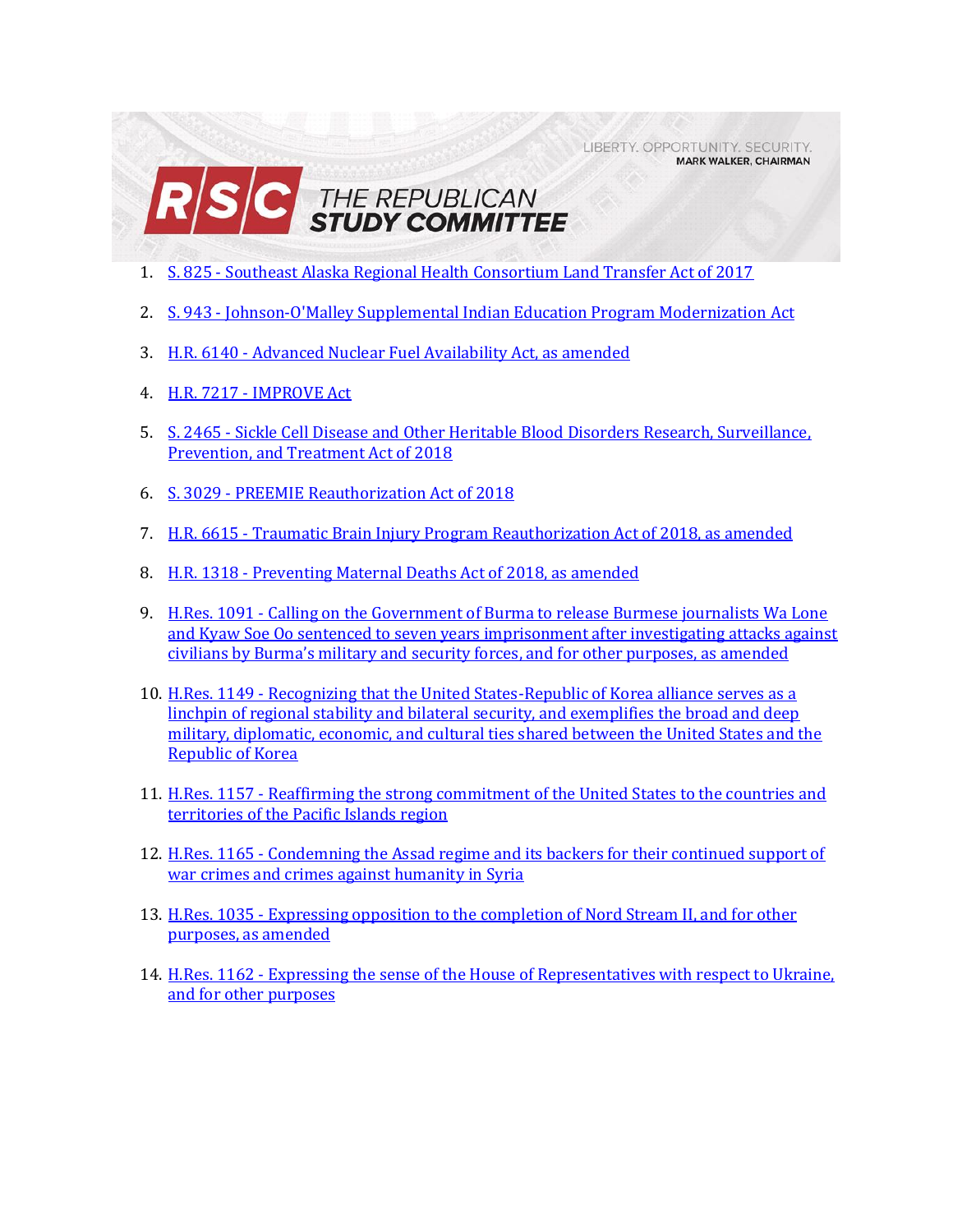## <span id="page-1-0"></span>**S. 825 — Southeast Alaska Regional Health Consortium Land Transfer Act of 2017 (Sen. Murkowski, R-AK)**

## **FLOOR SCHEDULE:**

Scheduled for consideration December 10, 2018, under suspension of the rules, which requires a 2/3 majority for passage.

### **TOPLINE SUMMARY:**

[S. 825](https://docs.house.gov/billsthisweek/20181210/S825.pdf) would require the Secretary of Health and Human Services to convey 19.07 acres in Sitka, Alaska to the Southeast Alaska Regional Health Consortium

### **COST:**

The Congressional Budget Office (CBO) [estimates](https://www.cbo.gov/system/files?file=115th-congress-2017-2018/costestimate/s825_1.pdf) that implementing S. 825 would not have a significant effect on the federal budget.

## **CONSERVATIVE CONCERNS:**

- **Expand the Size and Scope of the Federal Government?** No.
- **Encroach into State or Local Authority?** No.
- **Delegate Any Legislative Authority to the Executive Branch?** No.
- **Contain Earmarks/Limited Tax Benefits/Limited Tariff Benefits?** No.

### **DETAILED SUMMARY AND ANALYSIS:**

S. 825 would require the Secretary of Health and Human Services to convey 19.07 acres in Sitka, Alaska to the Southeast Alaska Regional Health Consortium. The conveyance must be made by warranty deed, and may not require consideration from the consortium, impose any terms on the consortium, or allow for any reversionary interest of the U.S. in the property.

The consortium would not be liable for contamination resulting from the presence of environmental contamination that is already present on the property at the time of conveyance.

The House Report (H. Rept. 115-619) accompanying S. 825 can be found [here.](https://www.congress.gov/115/crpt/hrpt619/CRPT-115hrpt619-pt1.pdf)

### **COMMITTEE ACTION:**

S. 825 was introduced in the Senate on April 4, 2017. The Senate passed the bill by unanimous consent on September 29, 2017, and the bill was sent to the House. The bill was referred to the House Committee on Natural Resources. A markup was held on December 13, 2017, and the bill was reported by unanimous consent.

### **ADMINISTRATION POSITION:**

No Statement of Administration Policy is available at this time.

## **CONSTITUTIONAL AUTHORITY:**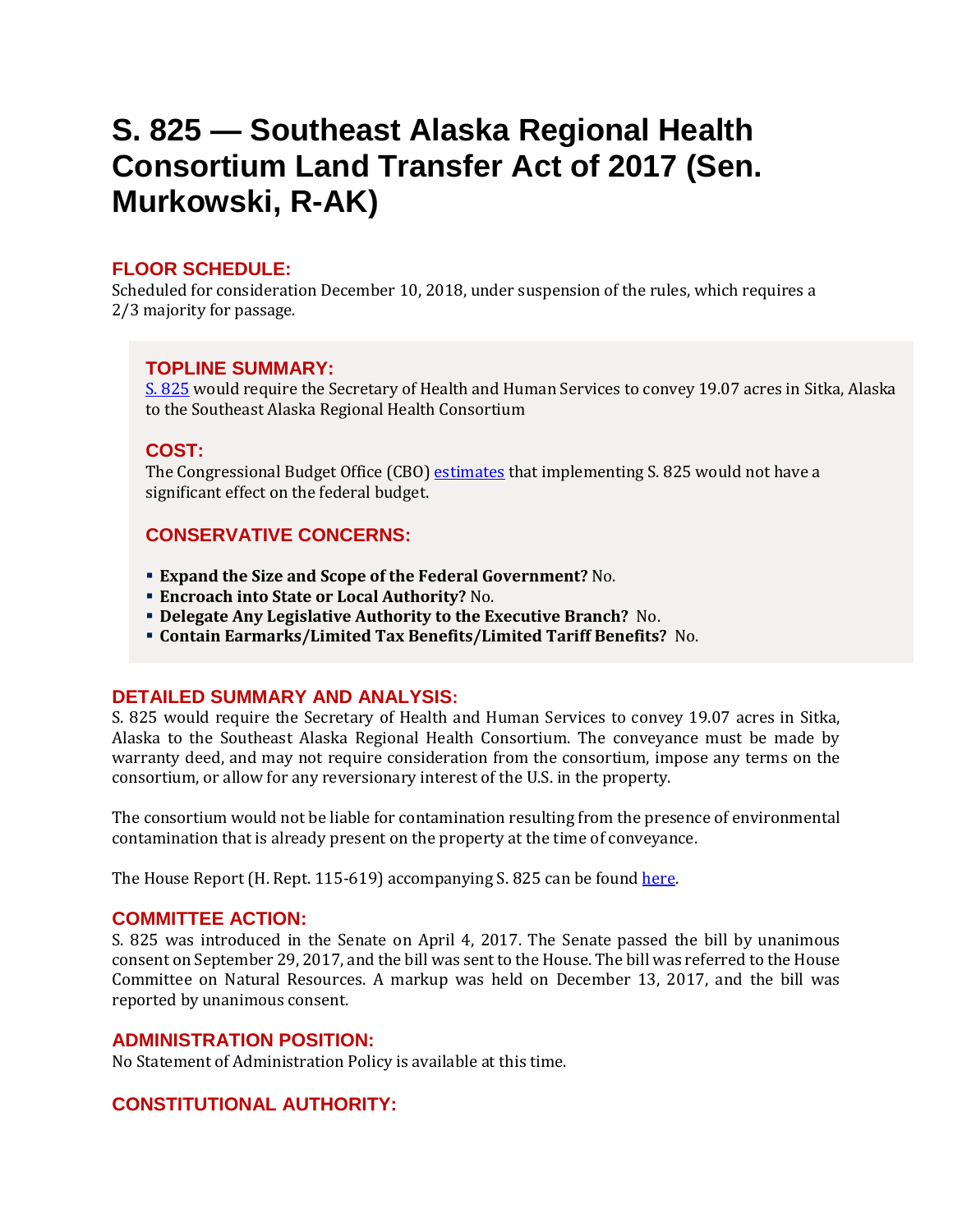A statement of constitutional authority is not required for bills that originate in the Senate.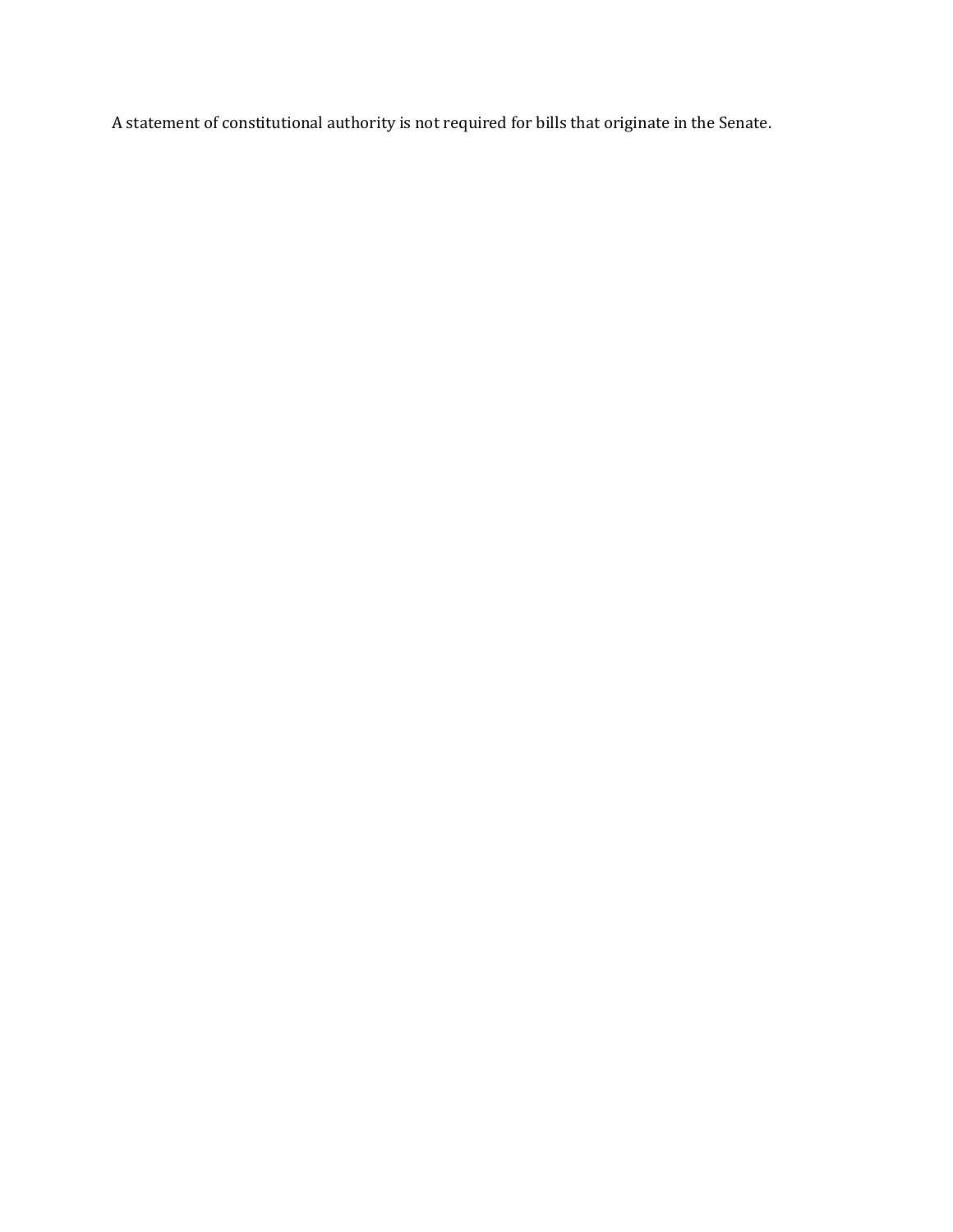# <span id="page-3-0"></span>**S. 943 — Johnson-O'Malley Supplemental Indian Education Program Modernization Act (Sen. Heitkamp, D-ND)**

### **FLOOR SCHEDULE:**

Scheduled for consideration on December 11, 2018, under suspension of the rules, which requires a 2/3 majority for passage.

### **TOPLINE SUMMARY:**

[S. 943](https://docs.house.gov/billsthisweek/20181210/S943.pdf) would make changes to the Johnson-[O'Malley Act](http://uscode.house.gov/view.xhtml?req=(title:25%20section:5342%20edition:prelim)%20OR%20(granuleid:USC-prelim-title25-section5342)&f=treesort&edition=prelim&num=0&jumpTo=true) (JOM), a program that provides funds for contracts between the Department of the Interior and tribal organizations to provide educational services for Indian students.

#### **COST:**

The Congressional Budget Office (CBO) [estimates](https://www.cbo.gov/system/files?file=115th-congress-2017-2018/costestimate/s943.pdf) that implementing S. 943 would cost \$13 million over the 2018-2022 period, subject to appropriation.

### **CONSERVATIVE CONCERNS:**

- **Expand the Size and Scope of the Federal Government?** No.
- **Encroach into State or Local Authority?** No.
- **Delegate Any Legislative Authority to the Executive Branch?** No.
- **Contain Earmarks/Limited Tax Benefits/Limited Tariff Benefits?** No.

#### **DETAILED SUMMARY AND ANALYSIS:**

S. 943 would amend the *Johnson-O'Malley Act* (JOM) to require the Secretary of the Interior to make an initial determination on the number of eligible Indian students served by entities eligible to apply for a contract under JOM, a program that provides funds for contracts between the Department of the Interior and tribal organizations to provide educational services for Indian students. After the initial determination is made, the bill would require the secretary to determine the number of eligible Indian students served by the contractor each academic year and based on the following reporting process: The bill would require contractors to submit a report on the number of eligible Indian students that were served with JOM funds in the previous fiscal year. The bill would also require an annual report to Congress.

The bill would prohibit a contractor from receiving an amount less than the amount the contractor received in the fiscal year preceding enactment of this bill, with some exceptions.

For the first four years after enactment, if there are insufficient funds to pay the contractors the full amount they are eligible to received, the amount must be ratable reduced. After four years, no contracts may receive more than a ten percent decrease in funding per student.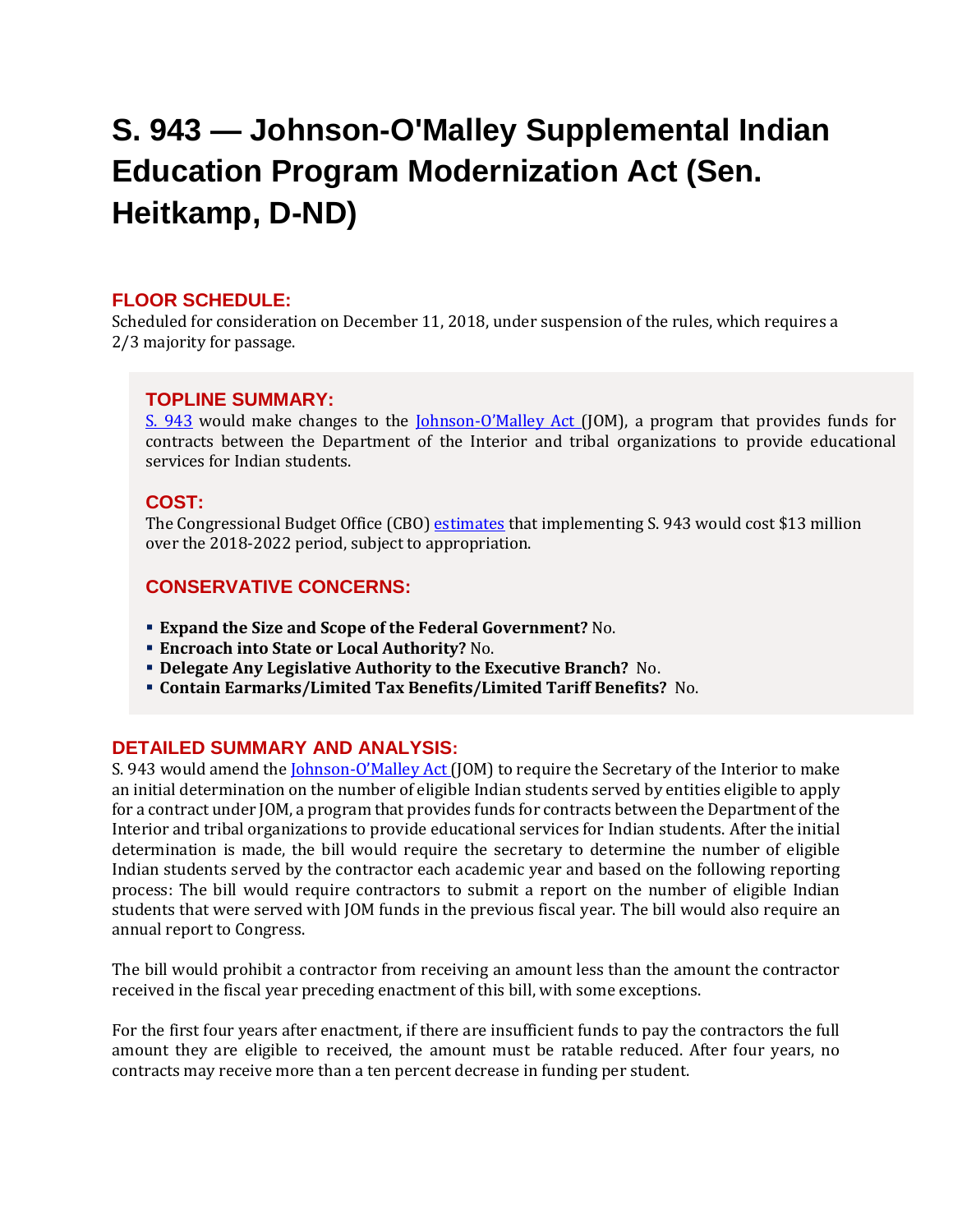The bill would allow the secretary to recommend legislation to increase the amount of available funds per students.

The bill would require the secretary to consult with tribes, state and local education agencies, and Alaska Native organizations that have not participated in this program to provide information related to participation.

The bill would require the Comptroller General to review the implementation of the program.

The House Report (S. Rept. 115-201) accompanying S. 943, can be found here.

### **COMMITTEE ACTION:**

S. 943 was introduced in the Senate on April 26, 2017. The bill passed by unanimous consent on March 22, 2018, and was sent to the House, where it was referred to the House Committee on Education and the Workforce.

#### **ADMINISTRATION POSITION:**

No Statement of Administration Policy is available at this time.

### **CONSTITUTIONAL AUTHORITY:**

A constitutional authority statement is not required for bills that originate in the Senate.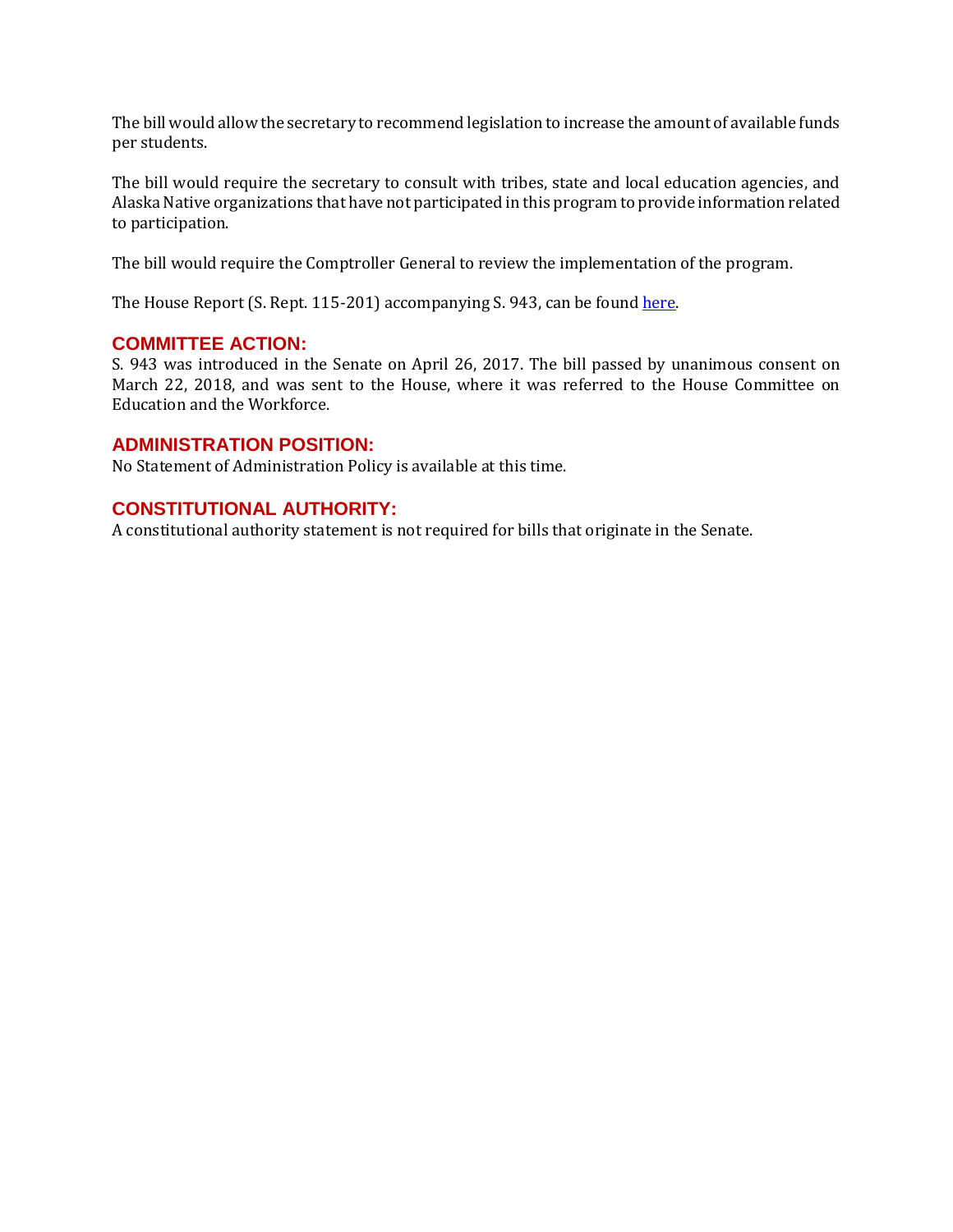## <span id="page-5-0"></span>**H.R. 6140 – Advanced Nuclear Fuel Availability Act (Rep. Flores, R-TX)**

### **FLOOR SCHEDULE:**

Scheduled for consideration December 11, 2018, under suspension of the rules, which requires a 2/3 majority for passage.

### **TOPLINE SUMMARY:**

[H.R. 6140](https://docs.house.gov/billsthisweek/20181210/HR6140.pdf) would require the Secretary of Energy to establish a program, through the Office of Nuclear Energy, to support the availability of high-assay low-enriched uranium (HA-LEU) for domestic commercial use.

### **COST:**

The Congressional Budget Office (CBO) [estimates](https://www.cbo.gov/system/files?file=2018-11/hr6140.pdf) that implementing H.R. 6140 would increase net direct spending by \$120 million over the 2019-2028 period, however the net cost would be offset in subsequent years. The bill would also cost \$20 million over the 2019-2023 period, subject to appropriation.

## **CONSERVATIVE CONCERNS:**

 **Expand the Size and Scope of the Federal Government?** The bill would require the Secretary of Energy to establish a program, through the Office of Nuclear Energy, to support the availability of highassay low-enriched uranium (HA-LEU) for domestic commercial use.

- **Encroach into State or Local Authority?** No.
- **Delegate Any Legislative Authority to the Executive Branch?** No.
- **Contain Earmarks/Limited Tax Benefits/Limited Tariff Benefits?** No.

### **DETAILED SUMMARY AND ANALYSIS:**

H.R. 6140 would require the Secretary of Energy to establish a program, through the Office of Nuclear Energy, to support the availability of high-assay low-enriched uranium (HA-LEU) for domestic commercial use.

The program would: (1) allow the secretary to provide financial assistance to commercial entities to design and license HA-LEU transportation packages; (2) Require the secretary to submit transportation package designs to the Nuclear Regulatory Commission for certification and encourage the commission to certify designs by January 1, 2023; (3) require the secretary to submit a report to Congress on the Department of Energy's uranium inventory that may be processed to HA-LEU; (4) require the secretary to conduct a survey of stakeholders to estimate the quantity of HA-LEU needed to domestic commercial use; (5) require the secretary assess potions for the secretary to acquire HA-LEU; (6) establish a consortium to support the availability of HA-LEU for domestic commercial use; (7) require the secretary to develop a schedule for cost recovery of HA-LEU made available to the members of the consortium; (8) allow the secretary to acquire HA-LEU to make it available to members of the consortium; and, (9) require the secretary to develop criticality benchmark data.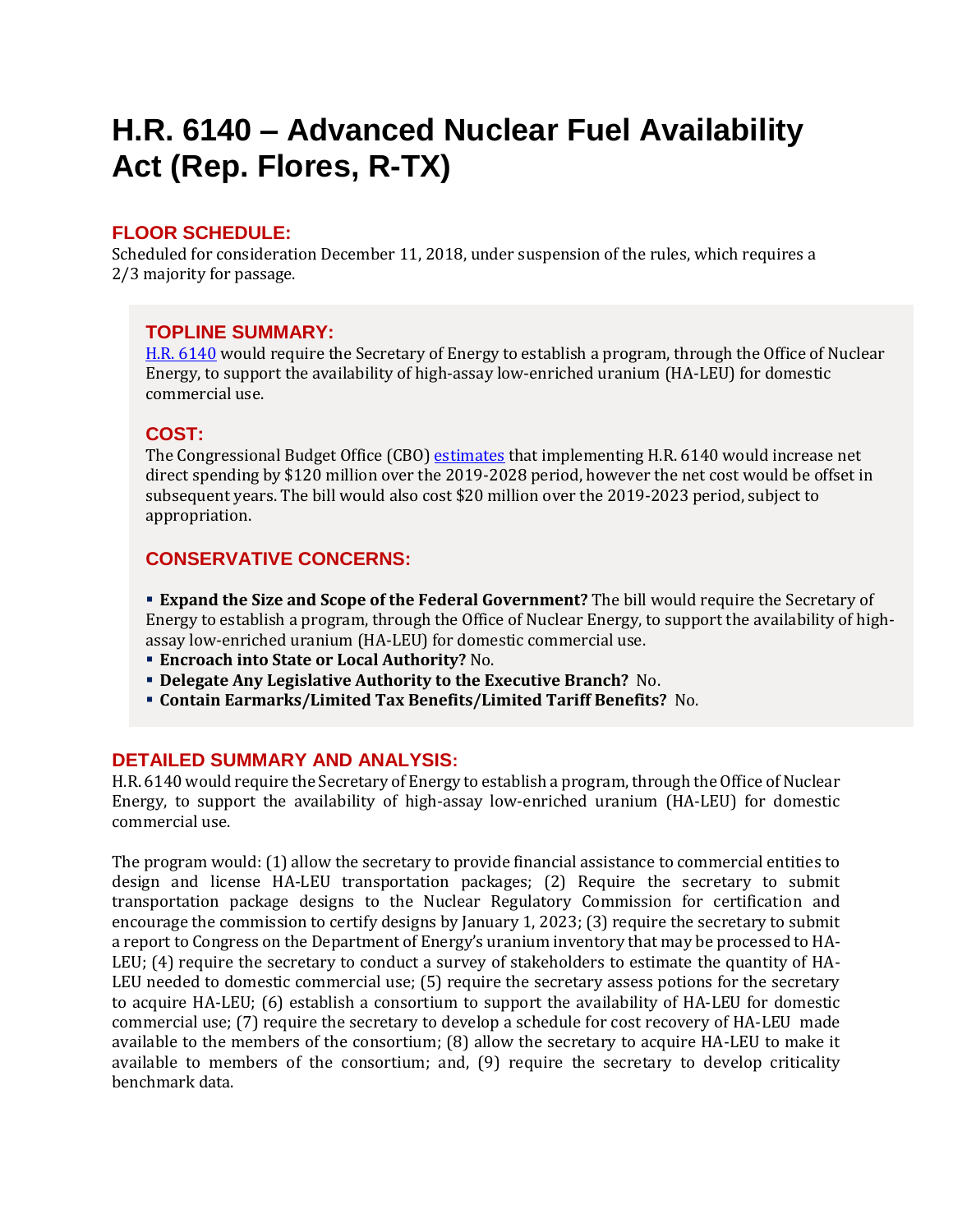The bill would establish a 20 percent non-federal cost share for the design of transportation packages.

The bill would authorize \$1.5 million for fiscal years 2019, 2020, and 2021 for the HA-LEU transportation package design program.

The bill would prohibit the secretary from making commitments related to the acquisition of HA-LEU unless funds are specifically appropriated for this purpose.

The provisions of this bill would sunset on September 30, 2033.

The bill would require a report to Congress 12 months after enactment.

The House Report (H. Rept. 115-1056) accompanying H.R. 6140 can be found [here.](https://www.congress.gov/115/crpt/hrpt1056/CRPT-115hrpt1056.pdf) 

#### **COMMITTEE ACTION:**

H.R. 5636 was introduced on June 19, 2018, and was referred to the House Committee on Energy and the Environment. A mark-up session was held and the bill was reported by voice vote on July 12, 2018.

#### **ADMINISTRATION POSITION:**

No Statement of Administration Policy is available at this time.

### **CONSTITUTIONAL AUTHORITY:**

According to the sponsor: Congress has the power to enact this legislation pursuant to the following: "Article 1, Section 8, Clause 3 of the Constitution of the United States."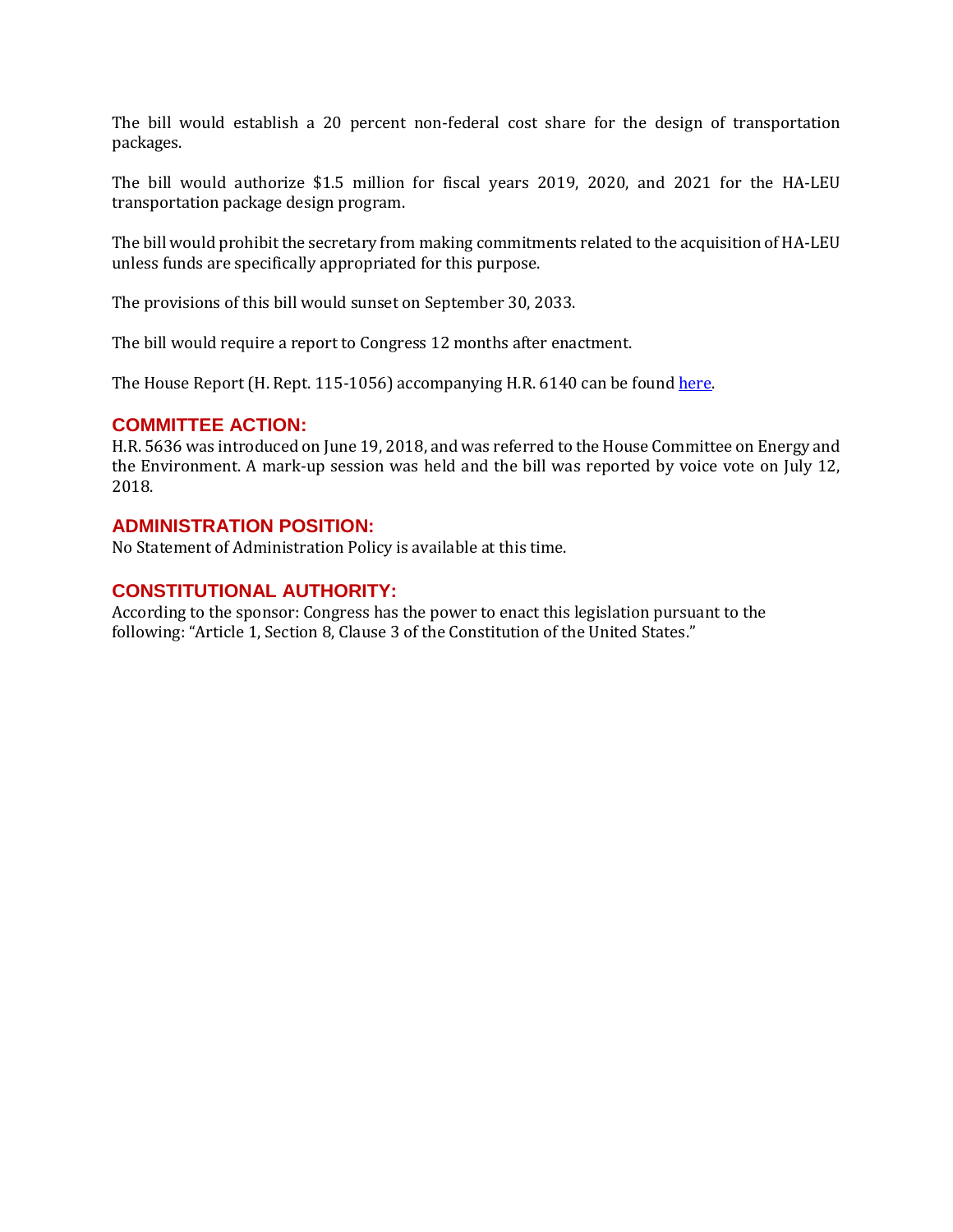# <span id="page-7-0"></span>**H.R. 7217 – IMPROVE Act (Barton, R-TX)**

**FLOOR SCHEDULE:** December 11, 2018, under a suspension of the rules, which requires a 2/3 majority for passage.

**TOPLINE SUMMARY:** [H.R. 7217](https://docs.house.gov/billsthisweek/20181210/HR7217.pdf) would provide for an additional Medicaid expansion for coordinated care for certain groups of children with complex medical conditions; would provide for an extension of the [Money Follows the Person](https://www.medicaid.gov/medicaid/ltss/money-follows-the-person/index.html) program; would delay the application of competitive bid pricing with Complex Rehab Technology accessories, and would include provisions to offset spending increases.

### **COST:**

According to the [Congressional Budget Office,](https://www.cbo.gov/system/files?file=2018-12/hr7217.pdf) enactment of this legislation would increase Direct Spending by \$70 million over the FY 2019-2023 period, but would be fully offset over the FY 2019 – 2028 budget window.

### **CONSERVATIVE CONCERNS:**

Many conservatives will be concerned that certain provisions in this legislation, namely the ACE Kids Act, will expand the Federal share of Medicaid for certain beneficiaries. House Republicans presented a vision in the [Better Way to Fix Health Care](https://abetterway.speaker.gov/_assets/pdf/ABetterWay-HealthCare-FAQ.pdf), which championed the need to reform Medicaid's fundamentally flawed structures in order to reduce costs across the board and put the program – and the federal government – on a more sustainable path.

Many conservatives may be concerned that an expansion of Medicaid for certain populations and services could continue set precedent for additional sympathetic populations to receive a Medicaid expansion. Additions to the program without reform continue to bring further financial burden the Federal Government.

Although the provisions included in the ACE Kids Act are set to be temporary at a length of two quarters, some conservatives may be concerned of the potential for frequent extensions and continued financial support for the intended temporary program.

**Expand the Size and Scope of the Federal Government?** This legislation would provide for an additional expansion of Medicaid for certain groups of children with complex medical conditions. Some conservatives may be concerned that such an expansion would further entrench the notion that the Federal Government should play a role in an individual's health care choices.

 **Encroach into State or Local Authority?** Some conservatives may believe the programs and activities funded by the bill would be more appropriately handled by state or local governments, or the private sector.

**Delegate Any Legislative Authority to the Executive Branch?** Certain provisions would delegate flexibility for the Secretary of Health and Human Services to implement programs provided for in this legislation.

**Contain Earmarks/Limited Tax Benefits/Limited Tariff Benefits?** No.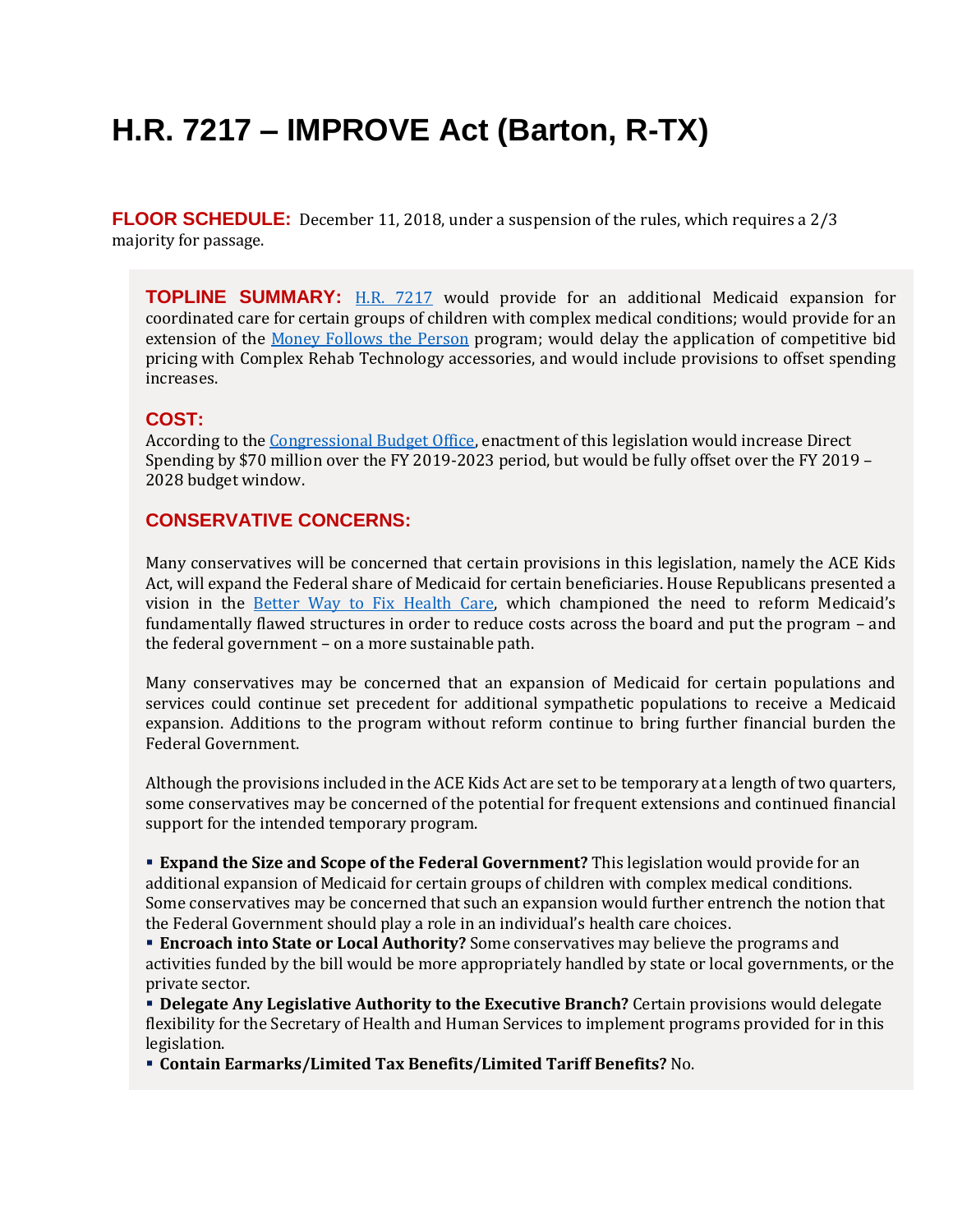### **DETAILED SUMMARY AND ANALYSIS:**

[H.R. 7217](https://docs.house.gov/billsthisweek/20181210/HR7217.pdf) would provide for an additional Medicaid expansion for coordinated care for certain groups of children with complex medical conditions; would provide for an extension of the [Money](https://www.medicaid.gov/medicaid/ltss/money-follows-the-person/index.html)  [Follows the Person](https://www.medicaid.gov/medicaid/ltss/money-follows-the-person/index.html) program; would delay the application of competitive bid pricing with Complex Rehab Technology accessories, and would include provisions to offset spending increases.

## **TITLE I—ACE KIDS**

### **SEC. 101. STATE OPTION TO PROVIDE COORDINATED CARE THROUGH A HEALTH HOME FOR CHILDREN WITH MEDICALLY COMPLEX CONDITIONS.**

This section would provide the option for states to, beginning October 1, 2022, provide for medical assistance to children with medically complex conditions who voluntarily choose to enroll in a health home, as listed under this section. Specifically, this section would state that enrollment could include a designated provider, a team of health care professionals operating with such a provider, or a health team as the child's health home for purposes of providing the child with health home services.

This section would provide the Health Home Qualification Standards. This section would provide requirements for such standards to include requiring designated providers, teams of health care professionals operating with such providers, and health teams to demonstrate to the State the ability to do such standards.

This section would provide for the payment methodology of the Medicaid expansion. Specifically, this section would provide that for the 2 quarters which this program would be in effect, the [Federal](https://www.macpac.gov/subtopic/matching-rates/)  [Medical Assistance Percentage](https://www.macpac.gov/subtopic/matching-rates/) [\(FMAP\)](https://fas.org/sgp/crs/misc/R43847.pdf) applicable to such payments for the program would be increased by 15 percentage points; however, the legislation would state that this enhanced match rate may not exceed 90%. The FMAP is the formula which determines the Federal and state cost sharing percentages in each state. Under the FMAP, there is a statutory minimum Federal share of 50 percent and a maximum Federal share of 83 percent. For more information on a breakdown of Federal contributions to the Medicaid program State-by-State, please visit here.

This section would outline the process for Planning Grants to be awarded by the Secretary. Additionally, this section would limit the total amount of payments made to States to an amount amount not exceed \$5 million.

This section would provide guidance for implementation of coordinated care.

This section would require certain data reporting and state reporting requirements.

This section would emphasize that none of the provisions provided for in this section are mandatory and are strictly optional for the State to participate.

## **TITLE II—OTHER MEDICAID**

### **SEC. 201. EXTENSION OF MONEY FOLLOWS THE PERSON REBALANCING DEMONSTRATION.**

This section would provide \$112 million for fiscal year 2019. This section would also specify that the funds appropriated would only be made available for grants to States only if such States have been approved.

This section would extend the [Money Follows the Person Program](https://www.medicaid.gov/medicaid/ltss/money-follows-the-person/index.html) through September 30, 2021.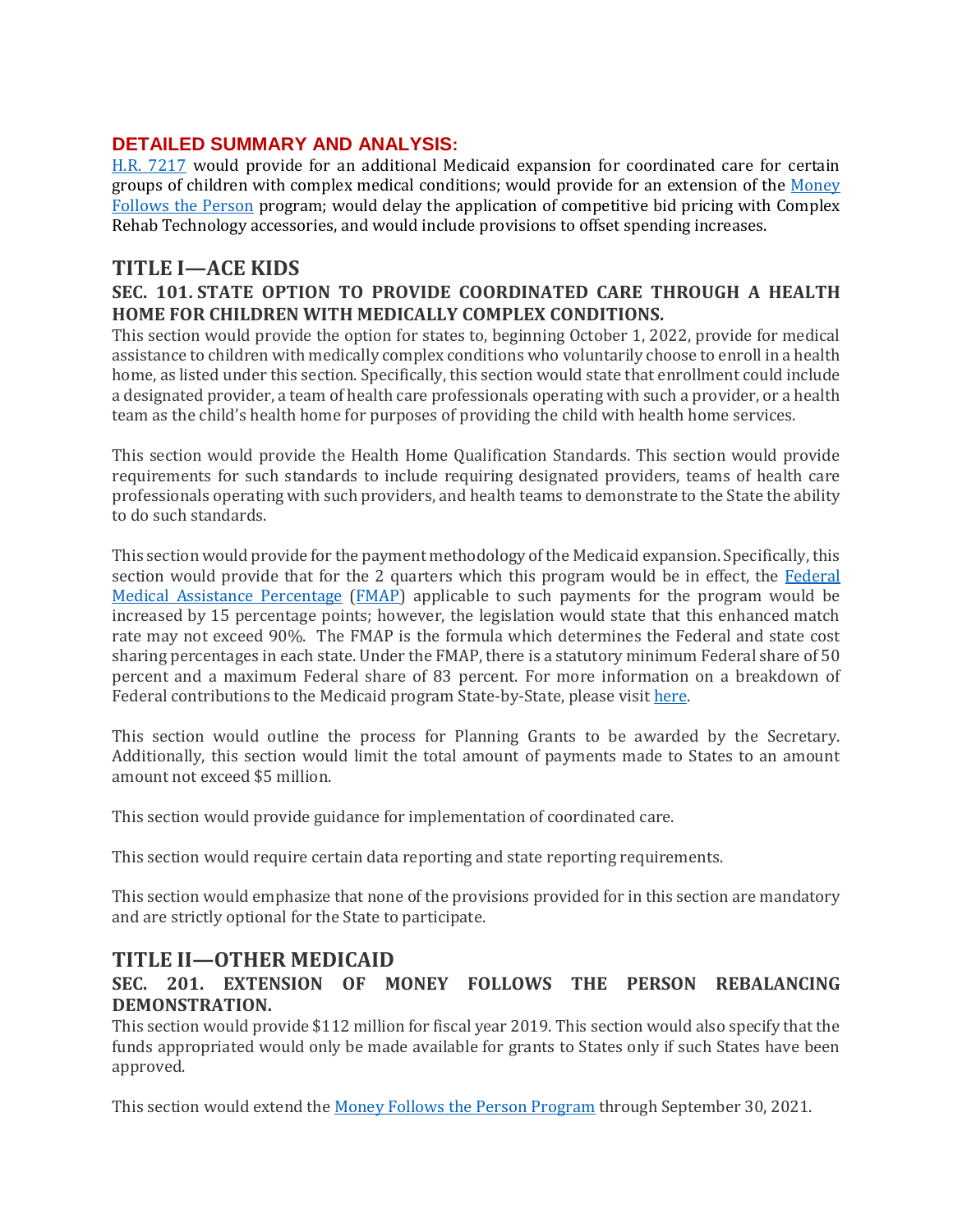## **SEC. 202. EXTENSION OF PROTECTION FOR MEDICAID RECIPIENTS OF HOME AND COMMUNITY-BASED SERVICES AGAINST SPOUSAL IMPOVERISHMENT.**

This section would extend the Protection for Recipients of Home and Community-Based Serviced Against Spousal Impoverishment [\(Section 2404 of the Affordable Care Act\)](https://www.medicaid.gov/federal-policy-guidance/downloads/smd050715.pdf). This extension would be through March 31, 2019.

### **SEC. 203. REDUCTION IN FMAP AFTER 2020 FOR STATES WITHOUT ASSET VERIFICATION PROGRAM**

This section would provide certain FMAP reductions for States without asset verification programs.

Specifically, the reduction would be for a non-compliant State:

- for calendar quarters in 2021 and 2022, by 0.12 percentage points;
- for calendar quarters in 2023, by 0.25 percentage points;
- for calendar quarters in 2024, by 0.35 percentage points; and
- for calendar quarters in 2025 and each year thereafter, by 0.5 percentage points.

This section would define a non-compliant State as:

- that is one of the 50 States or the District of Columbia;
- with respect to which the Secretary has not approved a State plan amendment submitted; and
- that is not operating, on an ongoing basis, an asset verification program in accordance with this section.

### **SEC. 204. DENIAL OF FFP FOR CERTAIN EXPENDITURES RELATING TO VACUUM ERECTION SYSTEMS AND PENILE PROSTHETIC IMPLANTS.**

This section would prohibit Medicaid for paying for vacuum erection system that is not medically necessary; or the insertion, repair, or removal and replacement of a penile prosthetic implant (unless such insertion, repair, or removal and replacement is medically necessary.

### **SEC. 205. MEDICAID IMPROVEMENT FUND.**

This section would offset the cost of this legislation by spending \$22 million from the Medicaid Improvement Fund. The Energy and Commerce Committee uses this fund as a parking spot to bank savings to offset future spending. If not redirected by Congress, the MIF is available to the HHS Secretary for specific uses related to improving the Medicaid program.

### **SEC. 206. PREVENTING THE MISCLASSIFICATION OF DRUGS UNDER THE MEDICAID DRUG REBATE PROGRAM.**

This section would apply a civil monetary penalty for misclassification of covered outpatient drugs.

This section would outline what would constitute a misclassification of covered outpatient drugs.

This section would provide for improvement of oversight and enforcement.

## **TITLE III—MEDICARE**

This section would provide for the exclusion of complex rehabilitative manual wheelchair from the [competitive acquisition program.](https://www.cms.gov/newsroom/fact-sheets/competitive-acquisition-program)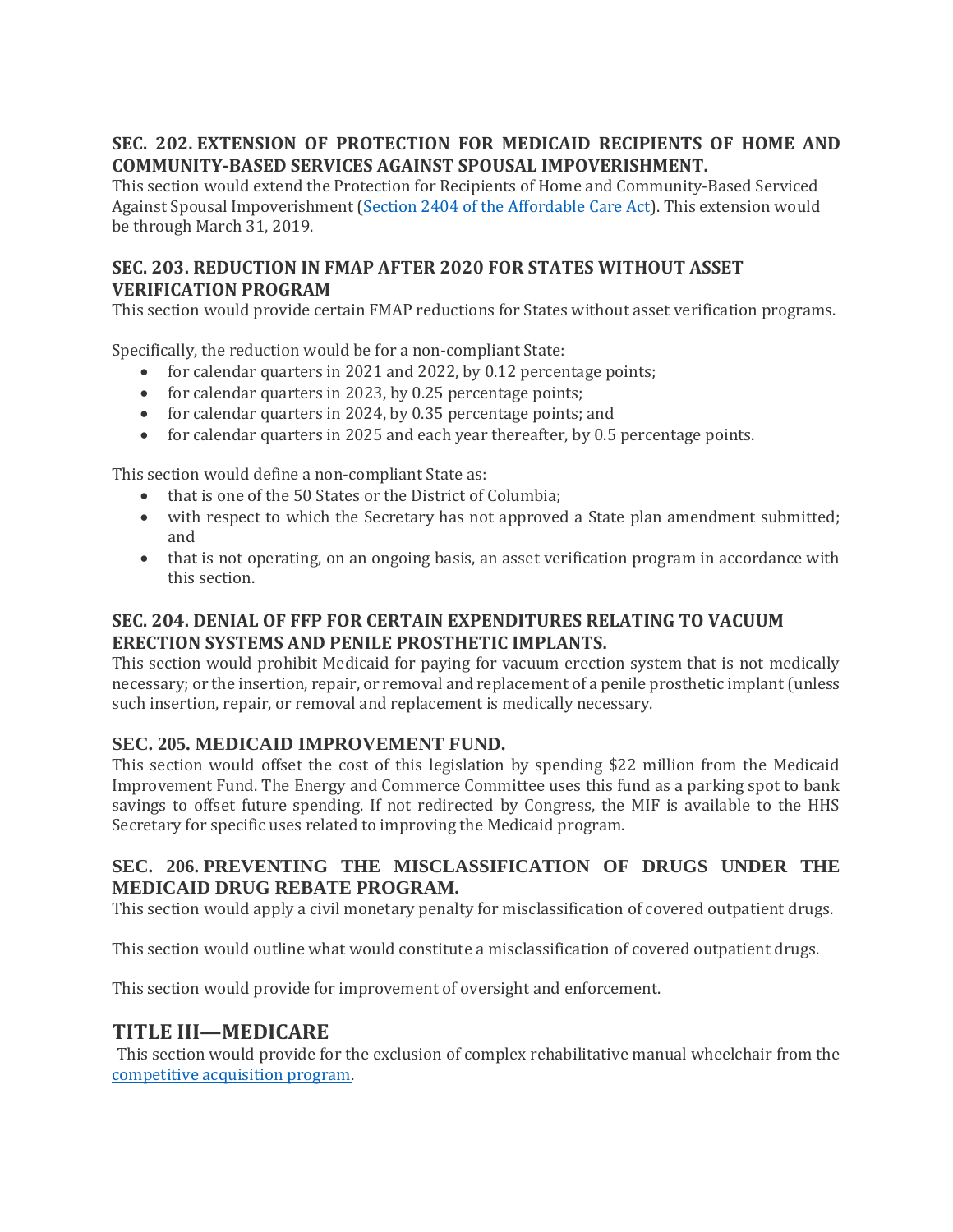**COMMITTEE ACTION:** H.R. 7217 was introduced on December 6, 2018, and was referred to the House Committee on Energy and Commerce, as well as the Committee on Ways and Means.

Although no markup was held for this specific legislation, markups and hearings were held for several underlying provisions of this legislation.

**ADMINISTRATION POSITION:** No stated Administration position available at this time.

**CONSTITUTIONAL AUTHORITY:** According to the bills sponsor: "Congress has the power to enact this legislation pursuant to the following: Article 1, Section 8, Clause 1"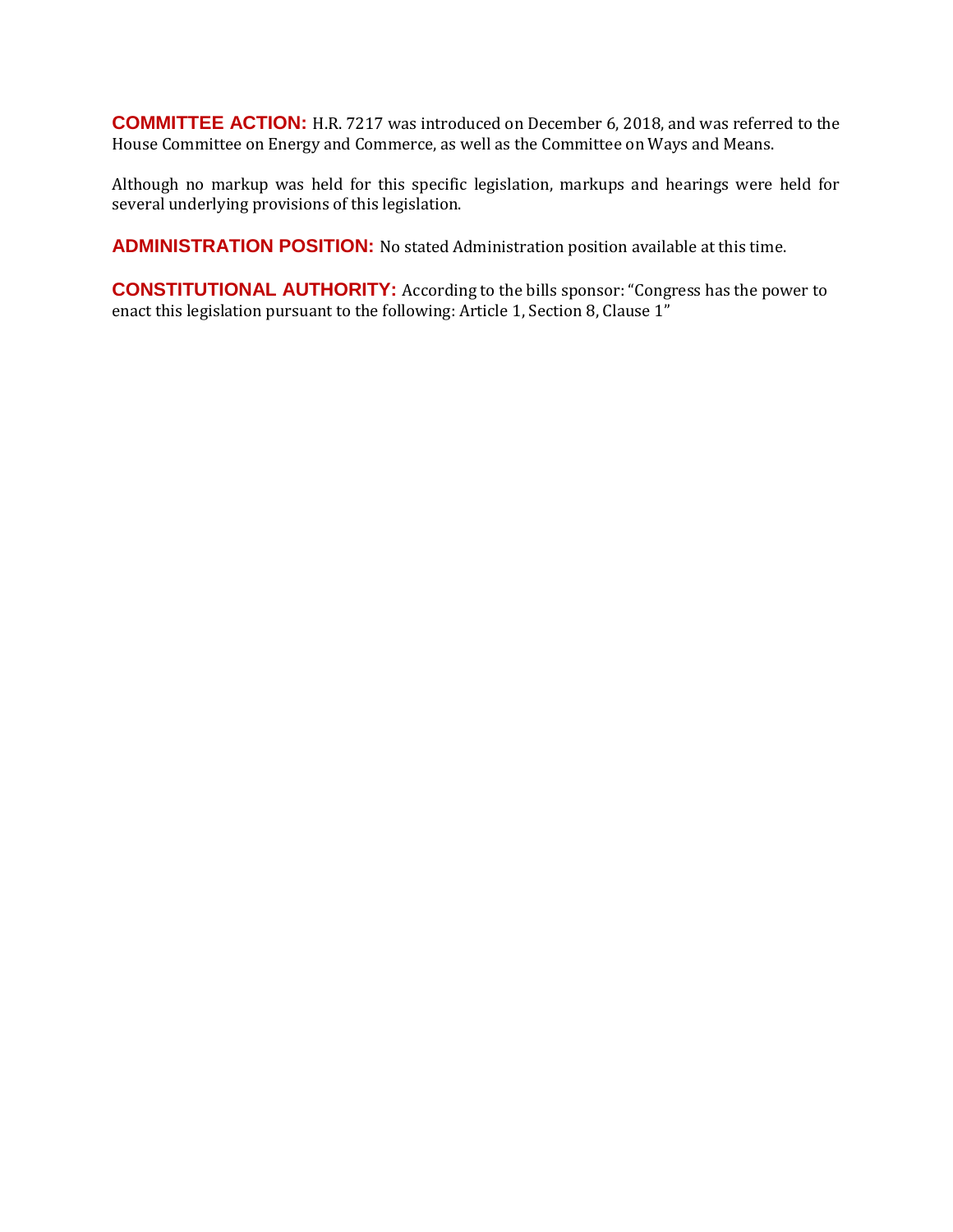## <span id="page-11-0"></span>**S. 2465 – Sickle Cell Disease and Other Heritable Blood Disorders Research, Surveillance, Prevention, and Treatment Act of 2018 (Scott, R-SC)**

**FLOOR SCHEDULE:** December 11, 2018, under a suspension of the rules, which requires a 2/3 majority for passage.

**TOPLINE SUMMARY:** [S. 2465](https://docs.house.gov/billsthisweek/20181210/S2465.pdf) would authorize the Secretary of Health and Human Services, through the Centers for Disease Control and Prevention, to conduct research, surveillance and public health activities related to sickle cell disease and other heritable blood disorders.

### **COST:**

The [Congressional Budget Office](https://www.cbo.gov/system/files?file=2018-08/s2465.pdf) estimates that enactment of this legislation would cost \$65 million over the 2019-2023 period, subject to appropriation, to require CDC to continue to conduct research and surveillance on the incidence and prevalence and the health outcomes and complications of those blood disorders.

This legislation would also authorize the CDC to conduct surveillance activities on sickle cell disease. CBO estimates that such activities would cost about \$39 million over the 2019-2023 period, subject to appropriation.

This legislation would authorize the appropriation of about \$22 million over the 2019-2023 period for grants related to the prevention and treatment of complications from sickle cell disease.

This legislation would provide for \$18 million over the 2019-2023 period for grants within the [American Jobs Creation Act.](https://www.gpo.gov/fdsys/pkg/PLAW-108publ357/pdf/PLAW-108publ357.pdf)

In total, implementing the bill would cost \$123 million over that period, CBO estimates.

Enacting S. 2465 would not affect direct spending or revenues; therefore, pay-as-you-go procedures do not apply. CBO estimates that enacting S. 2465 would not increase net direct spending or on-budget deficits in any of the four consecutive 10-year periods beginning in 2029.

### **CONSERVATIVE CONCERNS:**

 **Expand the Size and Scope of the Federal Government?** This legislation would authorize the Secretary of Health and Human Services to award grants related to heritable blood disorders, including sickle cell disease.

- **Encroach into State or Local Authority?** No.
- **Delegate Any Legislative Authority to the Executive Branch?** No.
- **Contain Earmarks/Limited Tax Benefits/Limited Tariff Benefits?** No.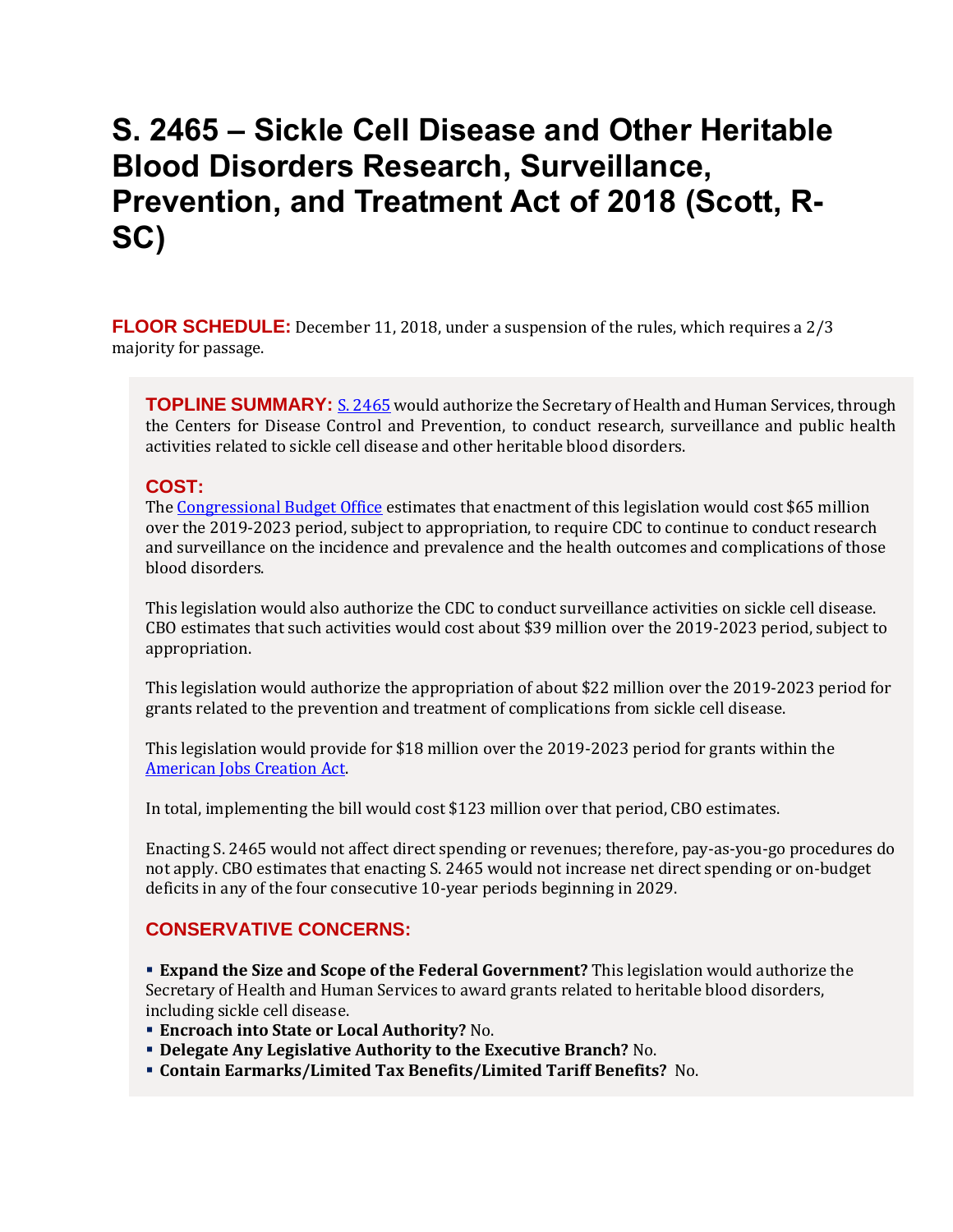### **DETAILED SUMMARY AND ANALYSIS:**

[S. 2465](https://docs.house.gov/billsthisweek/20181210/S2465.pdf) would authorize the Secretary of Health and Human Services, through the Centers for Disease Control and Prevention, to conduct research, surveillance and public health activities related to sickle cell disease and other heritable blood disorders.

This legislation would authorize the Secretary of Health and Human Services to award grants related to heritable blood disorders, including sickle cell disease for certain purposes outlined in this legislation.

This legislation would outline the application process, eligibility credentials

This legislation would reauthorize the grants provided for in the American Jobs Creation Act of 2004 at an amount of \$4.455 million for each of fiscal years 2019 through 2023.

**COMMITTEE ACTION:** This legislation was introduced on February 28, 2018 and passed the Senate by Voice Vote on October 11, 2018.

**ADMINISTRATION POSITION:** No stated Administration position available at this time.

**CONSTITUTIONAL AUTHORITY:** Constitutional Authority Statements are not required for legislation originating in the Senate.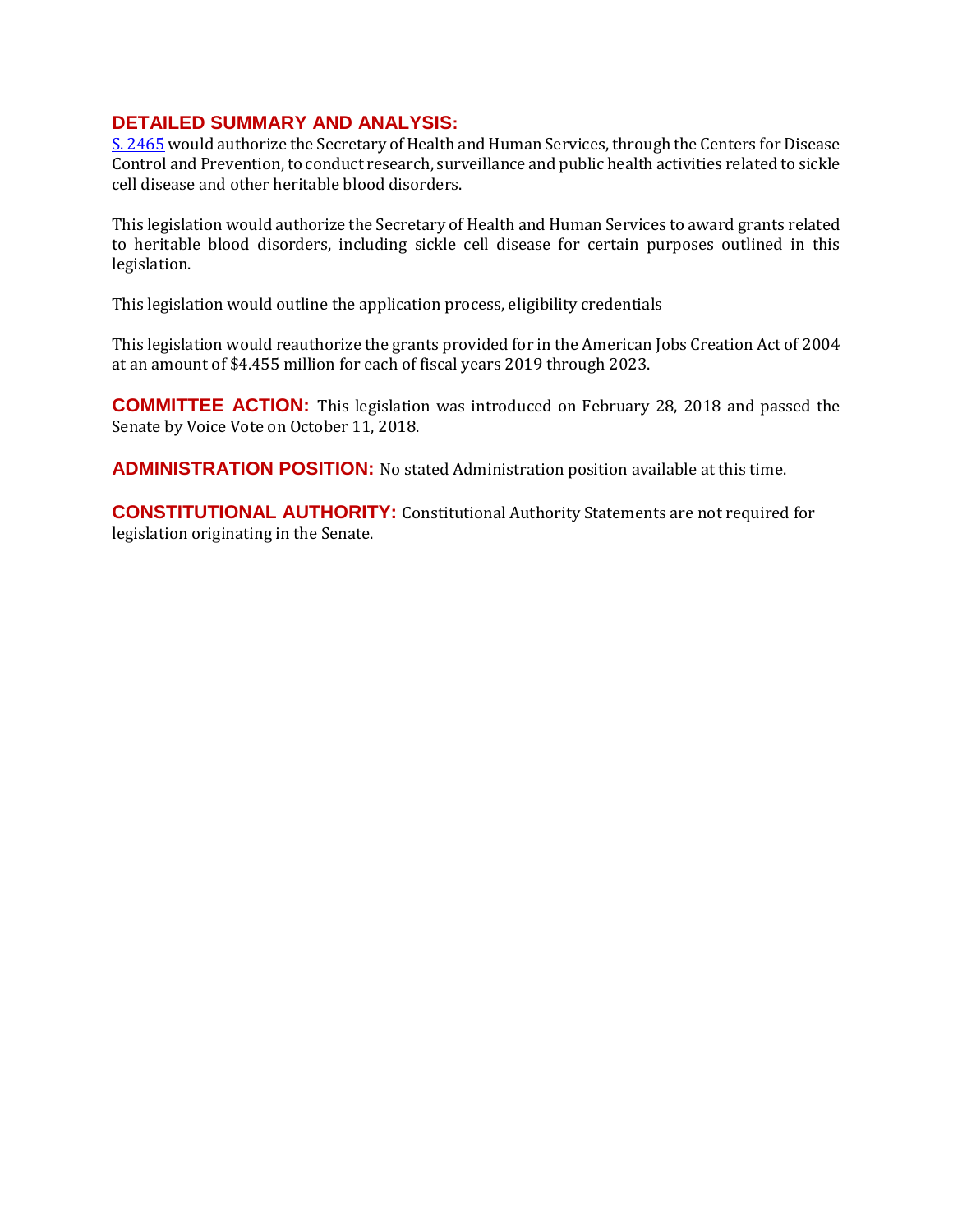## <span id="page-13-0"></span>**S. 3029 – PREEMIE Reauthorization Act of 2018 (Alexander, R-TN)**

**FLOOR SCHEDULE:** December 11, 2018, under a suspension of the rules, which requires a 2/3 majority for passage.

**TOPLINE SUMMARY:** [S. 3029](https://docs.house.gov/billsthisweek/20181210/S3029.pdf) would amend provisions of the Public Health Service Act that authorize the Centers for Disease Control and Prevention to conduct research and education activities relating to preterm labor and delivery and infant mortality.

### **COST:**

According to the [Congressional Budget Office,](https://www.cbo.gov/system/files?file=2018-07/s3029.pdf) enactment of S. 3029 would authorize the appropriation of \$2 million for each of fiscal years 2019 through 2023 for research and education activities related to preterm birth and infant mortality.

CBO estimates that the reports required by this legislation would cost about \$1 million over the 2019- 2023 period.

In total, CBO estimates that this legislation would cost \$9 million over the 2019-2023 period.

Because enacting S. 3029 would not affect direct spending or revenues, pay-as-you-go procedures do not apply. CBO estimates that enacting S. 3029 would not increase net direct spending or on-budget deficits in any of the four consecutive 10-year periods beginning in 2029.

### **CONSERVATIVE CONCERNS:**

- **Expand the Size and Scope of the Federal Government?** No.
- **Encroach into State or Local Authority?** No.
- **Delegate Any Legislative Authority to the Executive Branch?** No.
- **Contain Earmarks/Limited Tax Benefits/Limited Tariff Benefits?** No.

#### **DETAILED SUMMARY AND ANALYSIS:**

[S. 3029](https://docs.house.gov/billsthisweek/20181210/S3029.pdf) would amend provisions of the Public Health Service Act that authorize the Centers for Disease Control and Prevention to conduct research and education activities relating to preterm labor and delivery and infant mortality.

This legislation would authorize research into factors relating to prematurity, such as clinical, biological, social, environmental, genetic and behavioral factors, and other determinants that contribute to health disparities and are related. Additionally, this legislation would require a study on activities and studies including any applicable analyses of preterm birth. Such a report would be posted online on the Health and Human Services website.

Additionally, this legislation would require the Centers for Disease Control to conduct a survey in order to continue systems for the collection of maternal-infant clinical and biomedical information,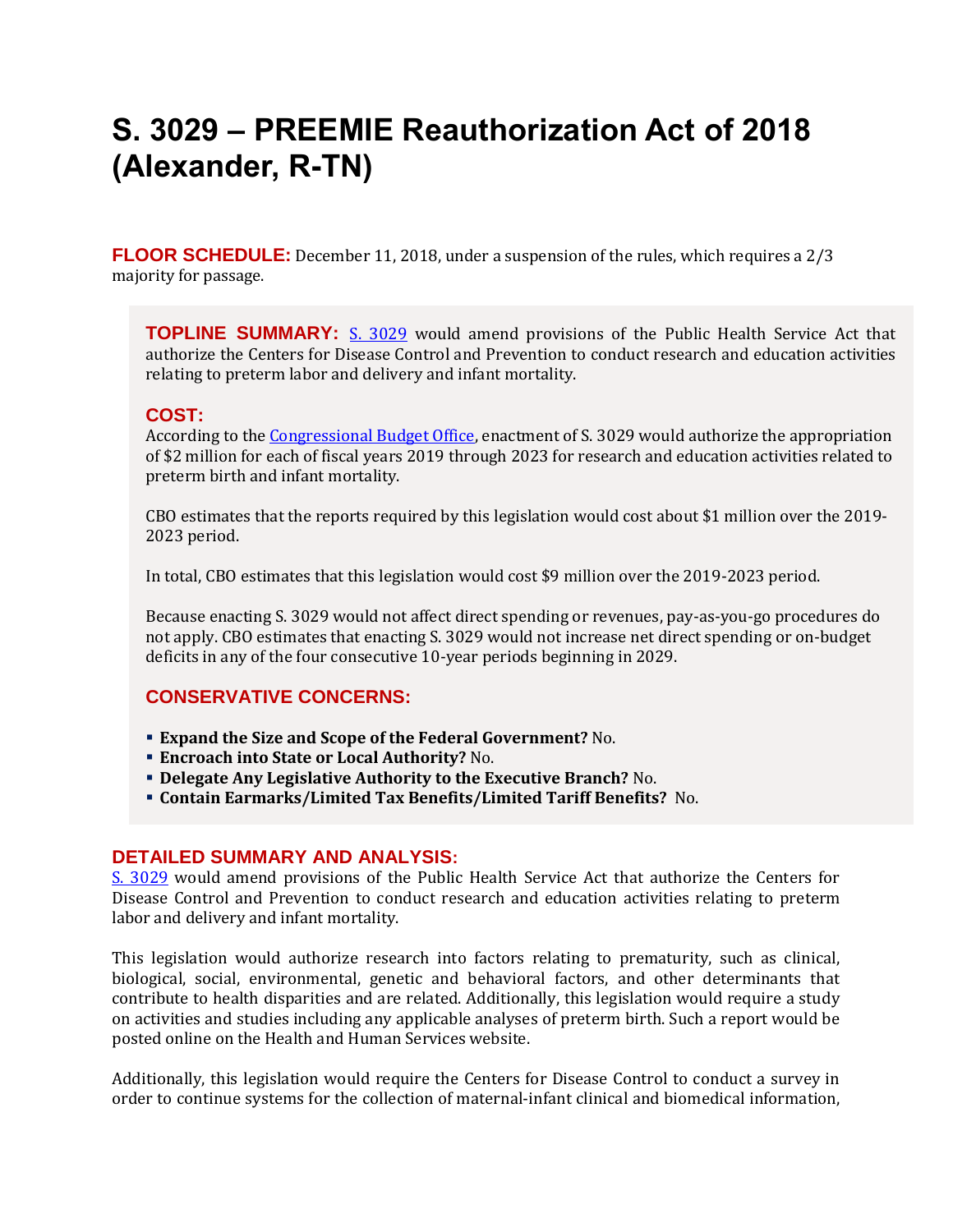including electronic health records, electronic databases, and biobanks, to link with the Pregnancy Risk Assessment Monitoring System and other epidemiological studies of prematurity in order to track, to the extent practicable, all pregnancy outcomes and prevent preterm birth; and provide technical assistance, as appropriate, to support States in improving the collection of information pursuant to this subsection.

This legislation would require certain public and health care provider education and support services.

This legislation would require an advisory committee on maternal and infant health, as well as an interagency working group.

**COMMITTEE ACTION:** This legislation was introduced on June 7, 2018, and passed by Unanimous Consent on September 12, 2018.

**ADMINISTRATION POSITION:** No stated Administration position available at this time.

**CONSTITUTIONAL AUTHORITY:** Constitutional Authority Statements are not required for legislation originating in the Senate.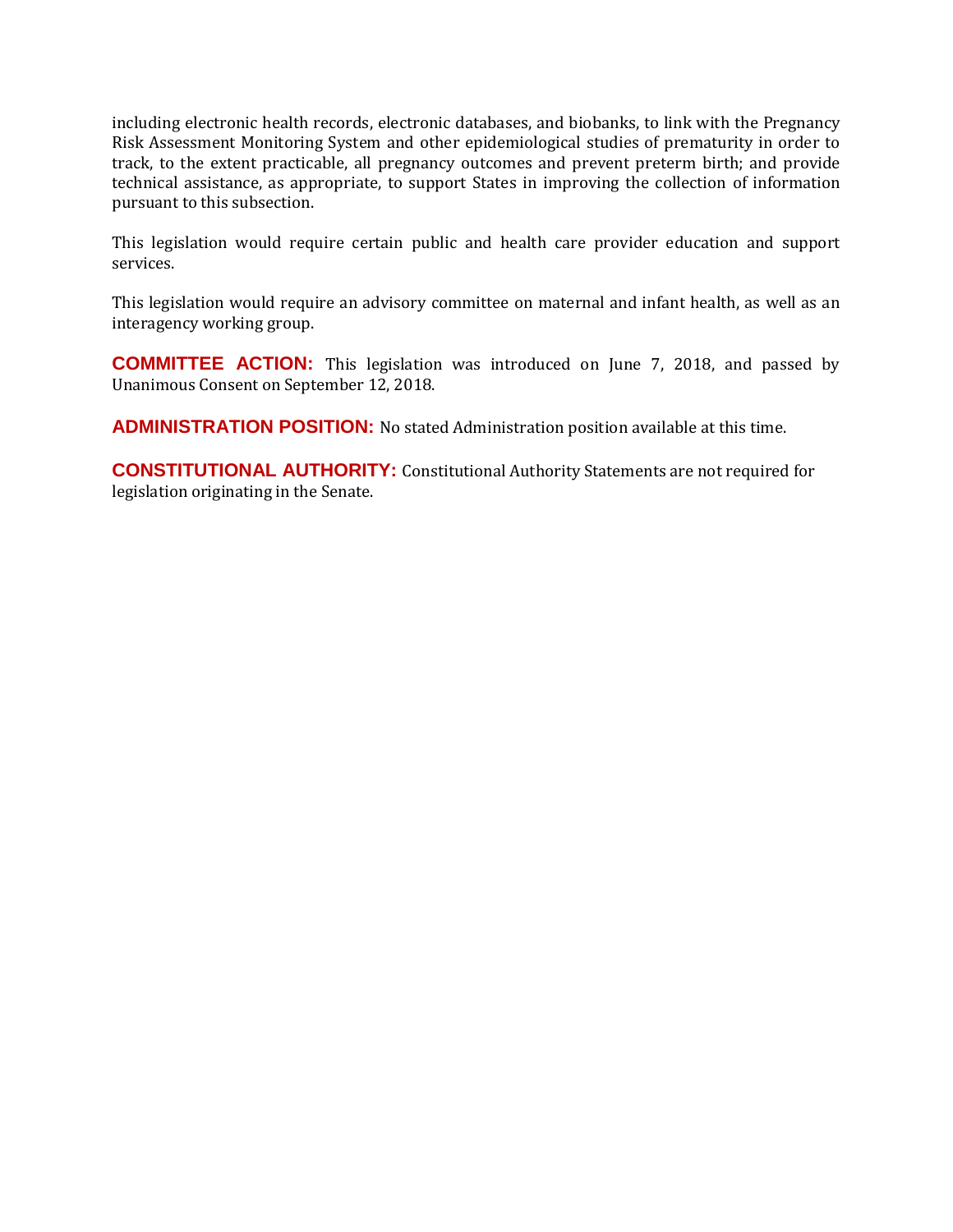## <span id="page-15-0"></span>**H.R. 6615 – Traumatic Brain Injury Program Reauthorization Act of 2018, as amended (Pascrell, D-NJ)**

**FLOOR SCHEDULE:** December 11, 2018, under a suspension of the rules, which requires a 2/3 majority for passage.

**TOPLINE SUMMARY:** [H.R. 6615](https://docs.house.gov/billsthisweek/20181210/HR6615-1.pdf) would reauthorize the Traumatic Brain Injury Program.

### **COST:**

A Congressional Budget Office (CBO) cost estimate is not available at this time.

Rule 28(a)(1) of the Rules of the Republican Conference prohibit measures from being scheduled for consideration under suspension of the rules without an accompanying cost estimate. Rule 28(b) provides that the cost estimate requirement may be waived by a majority of the Elected Leadership.

### **CONSERVATIVE CONCERNS:**

- **Expand the Size and Scope of the Federal Government?** No.
- **Encroach into State or Local Authority?** No.
- **Delegate Any Legislative Authority to the Executive Branch?** No.
- **Contain Earmarks/Limited Tax Benefits/Limited Tariff Benefits?** No.

### **DETAILED SUMMARY AND ANALYSIS:**

[H.R. 6615](https://docs.house.gov/billsthisweek/20181210/HR6615-1.pdf) would reauthorize the [Traumatic Brain Injury Program.](https://acl.gov/programs/post-injury-support/traumatic-brain-injury-tbi)

This legislation would extend the program through fiscal years 2019 through 2023 at a level of \$6.75 million.

This legislation would authorize \$5 million for each of fiscal years 2019 through 2023 to carry out th[e National Concussion Surveillance System.](https://www.cdc.gov/traumaticbraininjury/ncss/index.html)

This legislation would authorize \$7.321 million for state grants for projects regarding traumatic brain injury.

This legislation would authorize \$4 million for each of fiscal years 2019 through 2023 for state grants for protection and advocacy services.

**COMMITTEE ACTION:** This legislation was introduced on July 27, 2018 and was referred to the House Committee on Energy and Commerce.

**ADMINISTRATION POSITION:** No stated Administration position available at this time.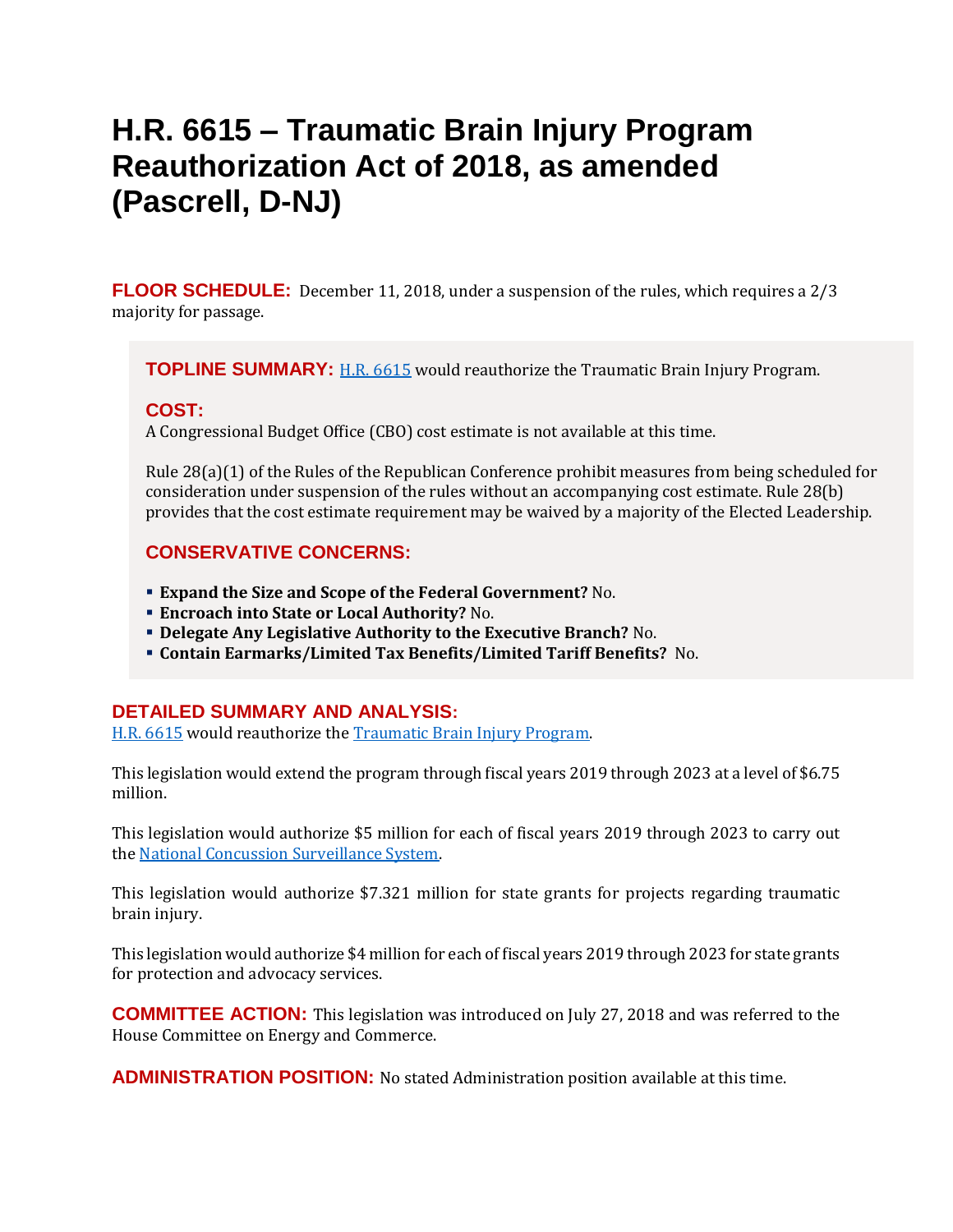**CONSTITUTIONAL AUTHORITY:** According to the bills sponsor: " Congress has the power to enact this legislation pursuant to the following: Article I, Section 8, Clause 3 of the United States Constitution."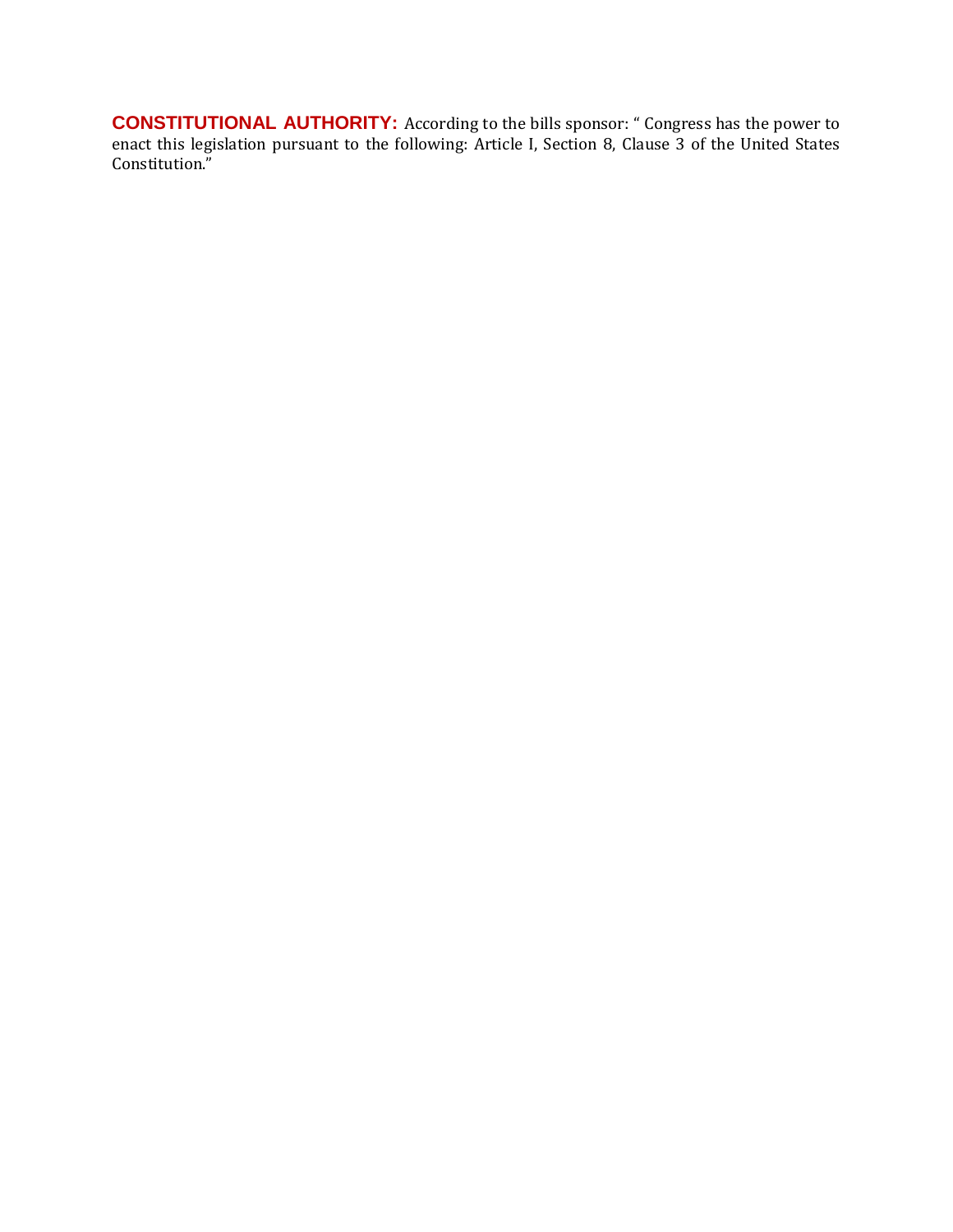## <span id="page-17-0"></span>**H.R. 1318 – Preventing Maternal Deaths Act of 2018 (Herrera Beutler, R-WA)**

**FLOOR SCHEDULE:** December 11, 2018, under a suspension of the rules, which requires a 2/3 majority for passage.

**TOPLINE SUMMARY:** [H.R. 1318](https://docs.house.gov/billsthisweek/20181210/HR1318.pdf) would amend provisions of the Public Health Service Act that authorize the Centers for Disease Control and Prevention (CDC) to conduct research and education activities relating to preterm labor and delivery and infant mortality.

### **COST:**

A Congressional Budget Office (CBO) cost estimate is not available at this time.

Rule 28(a)(1) of the Rules of the Republican Conference prohibit measures from being scheduled for consideration under suspension of the rules without an accompanying cost estimate. Rule 28(b) provides that the cost estimate requirement may be waived by a majority of the Elected Leadership.

### **CONSERVATIVE CONCERNS:**

**Expand the Size and Scope of the Federal Government?** This legislation would establish a new grant program within HHS.

- **Encroach into State or Local Authority?** No.
- **Delegate Any Legislative Authority to the Executive Branch?** Certain would delegate flexibility for the Secretary of Health and Human Services to implement programs provided for in this legislation.
- **Contain Earmarks/Limited Tax Benefits/Limited Tariff Benefits?** No.

#### **DETAILED SUMMARY AND ANALYSIS:**

[H.R. 1318](https://docs.house.gov/billsthisweek/20181210/HR1318.pdf) would amend provisions of the Public Health Service Act that authorize the Centers for Disease Control and Prevention (CDC) to conduct research and education activities relating to preterm labor and delivery and infant mortality.

This legislation would direct the Department of Health and Human Services to establish a Federal initiative to support State and tribal maternal mortality review committees, to improve data collection and reporting around maternal mortality, and to develop support.

This legislation would also establish a maternal mortality review committee to review relevant information.

This legislation would require periodic reporting to the Congress.

**COMMITTEE ACTION:** This legislation was introduced on March 2, 2017, and was referred to the House Committee on Energy and Commerce

**ADMINISTRATION POSITION:** No stated Administration position available at this time.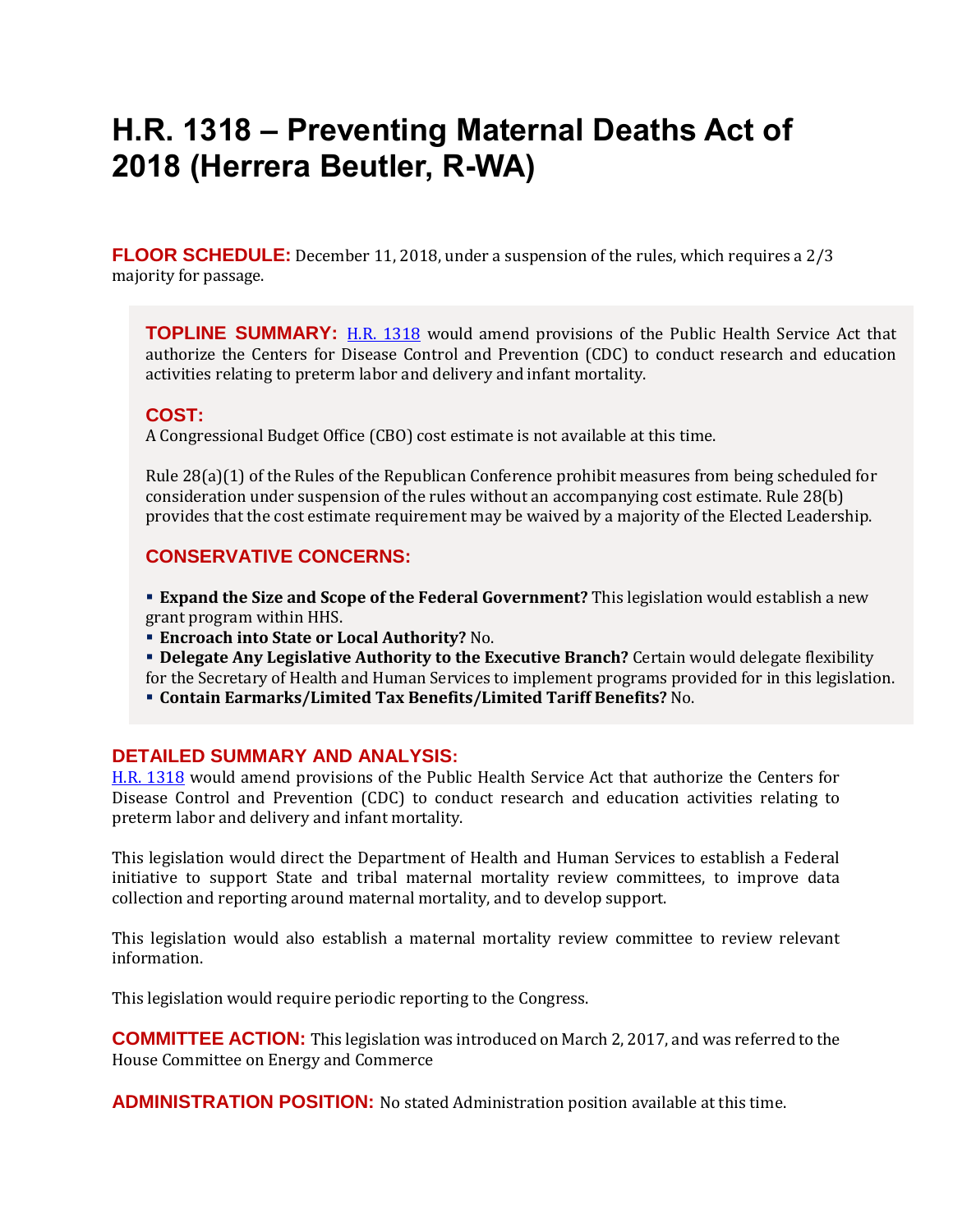**CONSTITUTIONAL AUTHORITY:** According to the sponsor of this legislation: "Congress has the power to enact this legislation pursuant to the following: Article I, Section 8, Clause 3."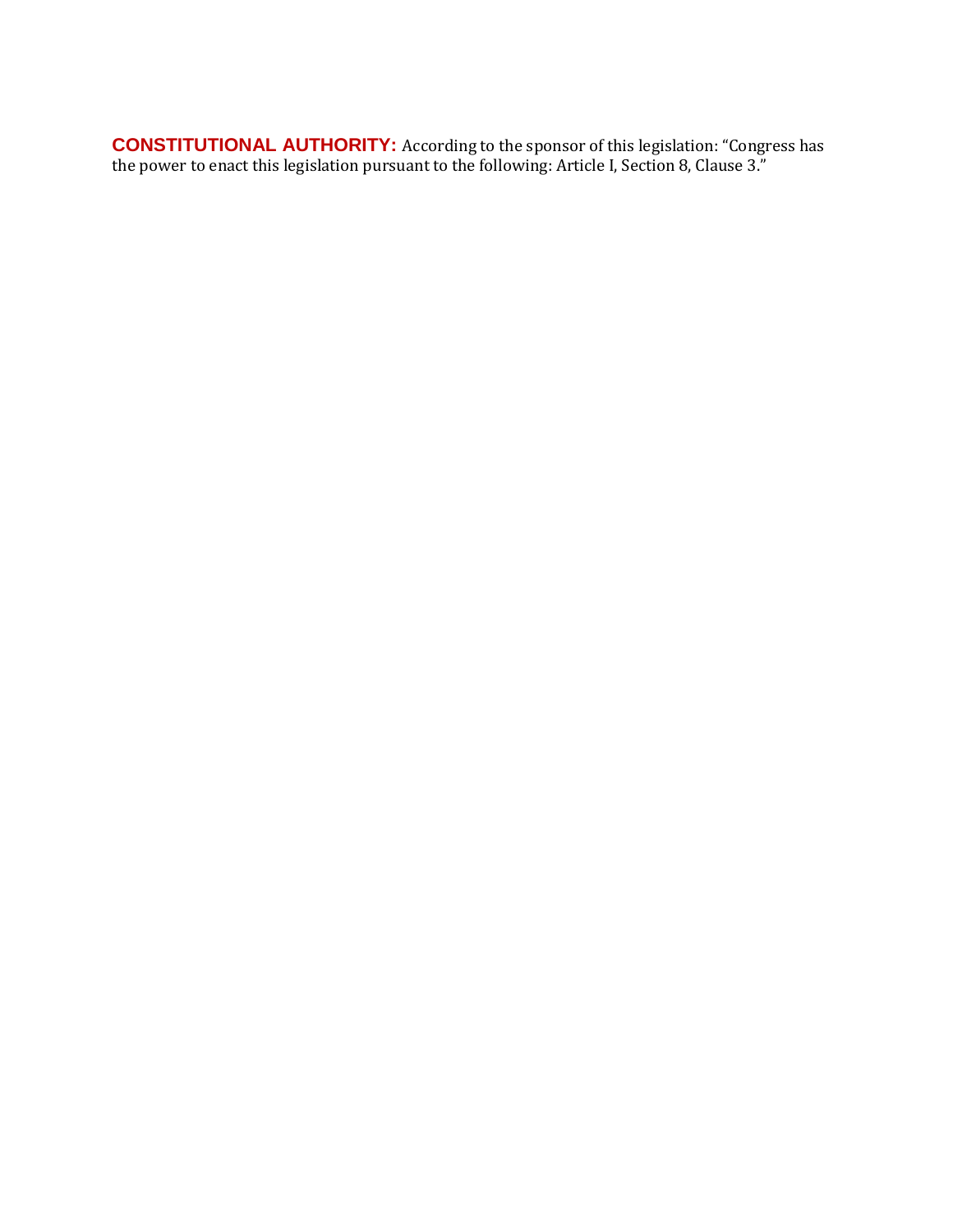## <span id="page-19-0"></span>**H. Res. 1091 – Calling on the Government of Burma to release Burmese journalists Wa Lone and Kyaw Soe Oo sentenced to seven years imprisonment after investigating attacks against civilians by Burma's military and security forces, and for other purposes (Chabot, R-OH)**

**FLOOR SCHEDULE:** December 11, 2018, under a suspension of the rules, which requires a 2/3 majority for passage.

**TOPLINE SUMMARY:** [H. Res. 1091](https://docs.house.gov/billsthisweek/20181210/HRES1091.pdf) would call on the Government of Burma to release Burmese journalists Wa Lone and Kyaw Soe Oo sentenced to seven years imprisonment after investigating attacks against civilians by Burma's military and security forces.

**COST:** A Congressional Budget Office (CBO) cost estimate is not required for resolutions.

### **CONSERVATIVE CONCERNS:**

- **Expand the Size and Scope of the Federal Government?** No.
- **Encroach into State or Local Authority?** No.
- **Delegate Any Legislative Authority to the Executive Branch?** No.
- **Contain Earmarks/Limited Tax Benefits/Limited Tariff Benefits?** No.

### **DETAILED SUMMARY AND ANALYSIS:**

[H. Res. 1091](https://docs.house.gov/billsthisweek/20181210/HRES1091.pdf) would call on the Government of Burma to release Burmese journalists Wa Lone and Kyaw Soe Oo sentenced to seven years imprisonment after investigating attacks against civilians by Burma's military and security forces.

This resolution would outline the humanitarian crisis propagated by the Government of Burma.

This resolution would provide the sense of the House of Representatives regarding the atrocities committed against the Rohingya by the Burmese government and military. This resolution would provide suggestions to the Secretary of State on how to address the crisis, as well additional sanctions the President should apply.

**COMMITTEE ACTION:** This resolution was introduced on September 27, 2018, and was referred to the House Committee on Foreign Affairs.

**ADMINISTRATION POSITION:** No stated Administration position available at this time.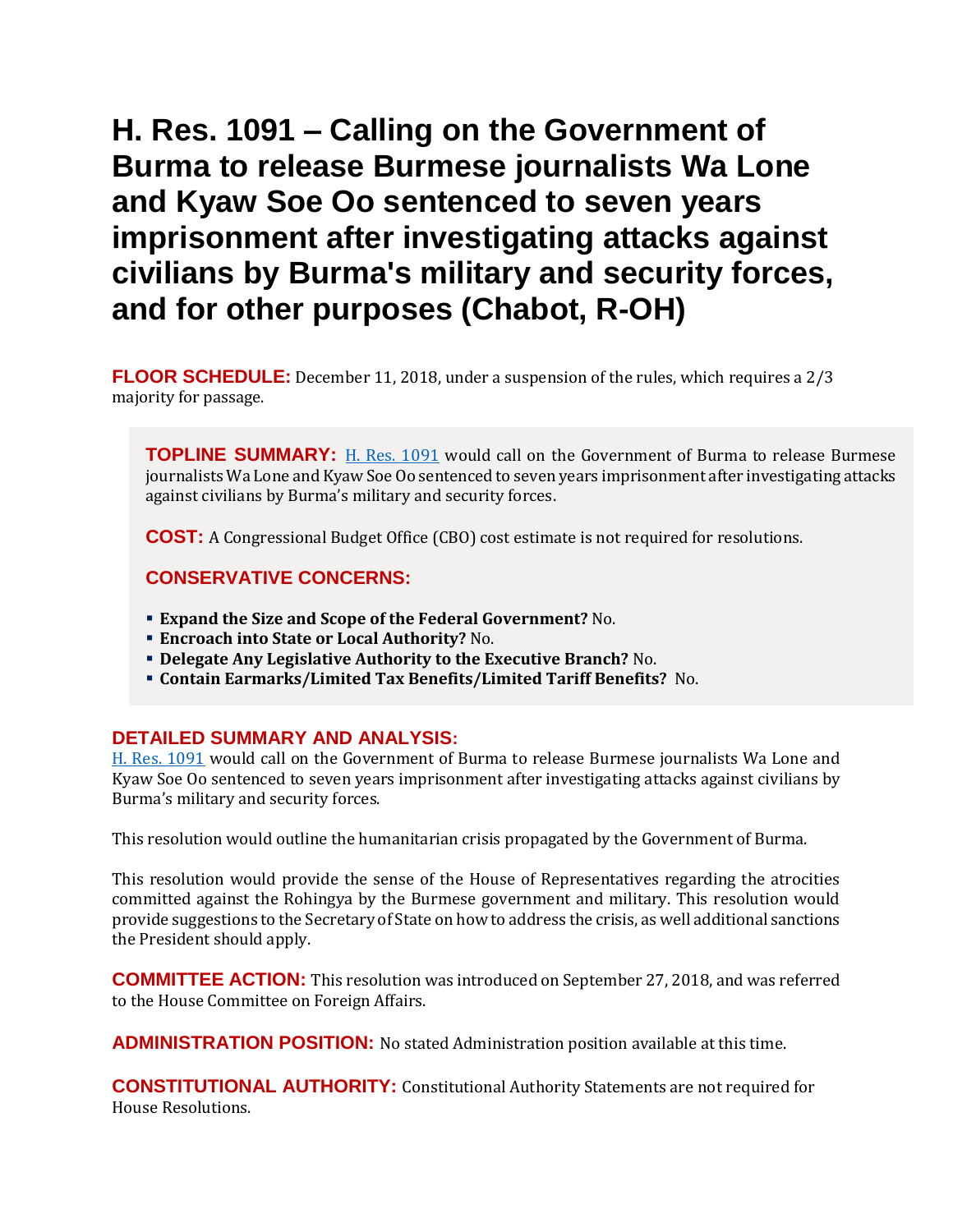<span id="page-20-0"></span>**H. Res. 1149 – Recognizing that the United States-Republic of Korea alliance serves as a linchpin of regional stability and bilateral security, and exemplifies the broad and deep military, diplomatic, economic, and cultural ties shared between the United States and the Republic of Korea (Royce, R-CA)**

**FLOOR SCHEDULE:** December 11, 2018, under a suspension of the rules, which requires a 2/3 majority for passage.

**TOPLINE SUMMARY:** [H. Res. 1149](https://docs.house.gov/billsthisweek/20181210/HRES1149.pdf) would express the sense of the House of Representatives regarding the United States' relationship with the Republic of Korea.

**COST:** A Congressional Budget Office (CBO) cost estimate is not required for resolutions.

### **CONSERVATIVE CONCERNS:**

- **Expand the Size and Scope of the Federal Government?** No.
- **Encroach into State or Local Authority?** No.
- **Delegate Any Legislative Authority to the Executive Branch?** No.
- **Contain Earmarks/Limited Tax Benefits/Limited Tariff Benefits?** No.

#### **DETAILED SUMMARY AND ANALYSIS:**

[H. Res. 1149](https://docs.house.gov/billsthisweek/20181210/HRES1149.pdf) would express the sense of the House of Representatives regarding the United States' relationship with the Republic of Korea.

This resolution would provide a brief history of the relationship between the United States' and the Republic of Koreas, beginning during the Korean War. Additionally, this resolution would provide information on the United States' involvement regarding the security of the Republic of Korea.

This resolution would express the Sense of the House of Representatives for a continued strong relationship with the Republic of Korea – especially for the stability of the region.

**COMMITTEE ACTION:** This resolution was introduced on November 16, 2018, and was referred to the House Committee on Foreign Affairs.

**ADMINISTRATION POSITION:** No stated Administration position available at this time.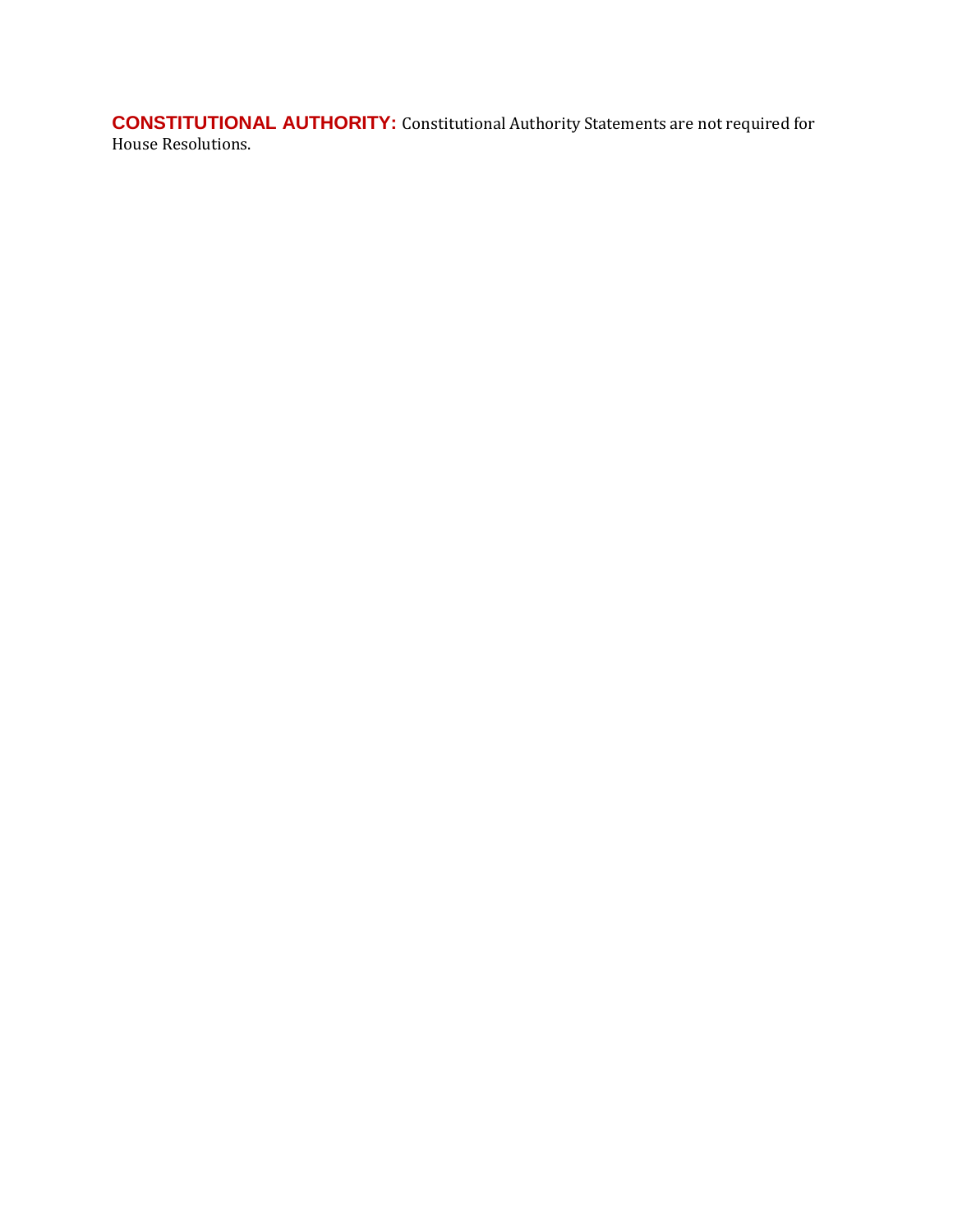## <span id="page-22-0"></span>**H. Res. 1157 – Reaffirming the strong commitment of the United States to the countries and territories of the Pacific Islands region (Bordallo, D-GU At-Large)**

**FLOOR SCHEDULE:** December 11, 2018, under a suspension of the rules, which requires a 2/3 majority for passage.

**TOPLINE SUMMARY:** [H. Res. 1157](https://docs.house.gov/billsthisweek/20181210/HRES1157.pdf) would express the commitment of the United States to the countries and territories of the Pacific Islands region.

**COST:** A Congressional Budget Office (CBO) cost estimate is not required for resolutions.

### **CONSERVATIVE CONCERNS:**

- **Expand the Size and Scope of the Federal Government?** No.
- **Encroach into State or Local Authority?** No.
- **Delegate Any Legislative Authority to the Executive Branch?** No.
- **Contain Earmarks/Limited Tax Benefits/Limited Tariff Benefits?** No.

### **DETAILED SUMMARY AND ANALYSIS:**

[H. Res. 1157](https://docs.house.gov/billsthisweek/20181210/HRES1157.pdf) would express the commitment of the United States to the countries and territories of the Pacific Islands region.

Specifically, this resolution would state the history of the relationship of the United States to the region, as well as the importance of the partnership.

This resolution would express the Sense of the House of Representatives in reaffirmation of the United States' commitment to the region, as well as the expression of desire for high-level bilateral and multilateral visits with Pacific Islands and their leaders.

**COMMITTEE ACTION:** This resolution was introduced on November 20, 2018, and was referred to the House Committee on Foreign Affairs, the House Committee on

**ADMINISTRATION POSITION:** No stated Administration position available at this time.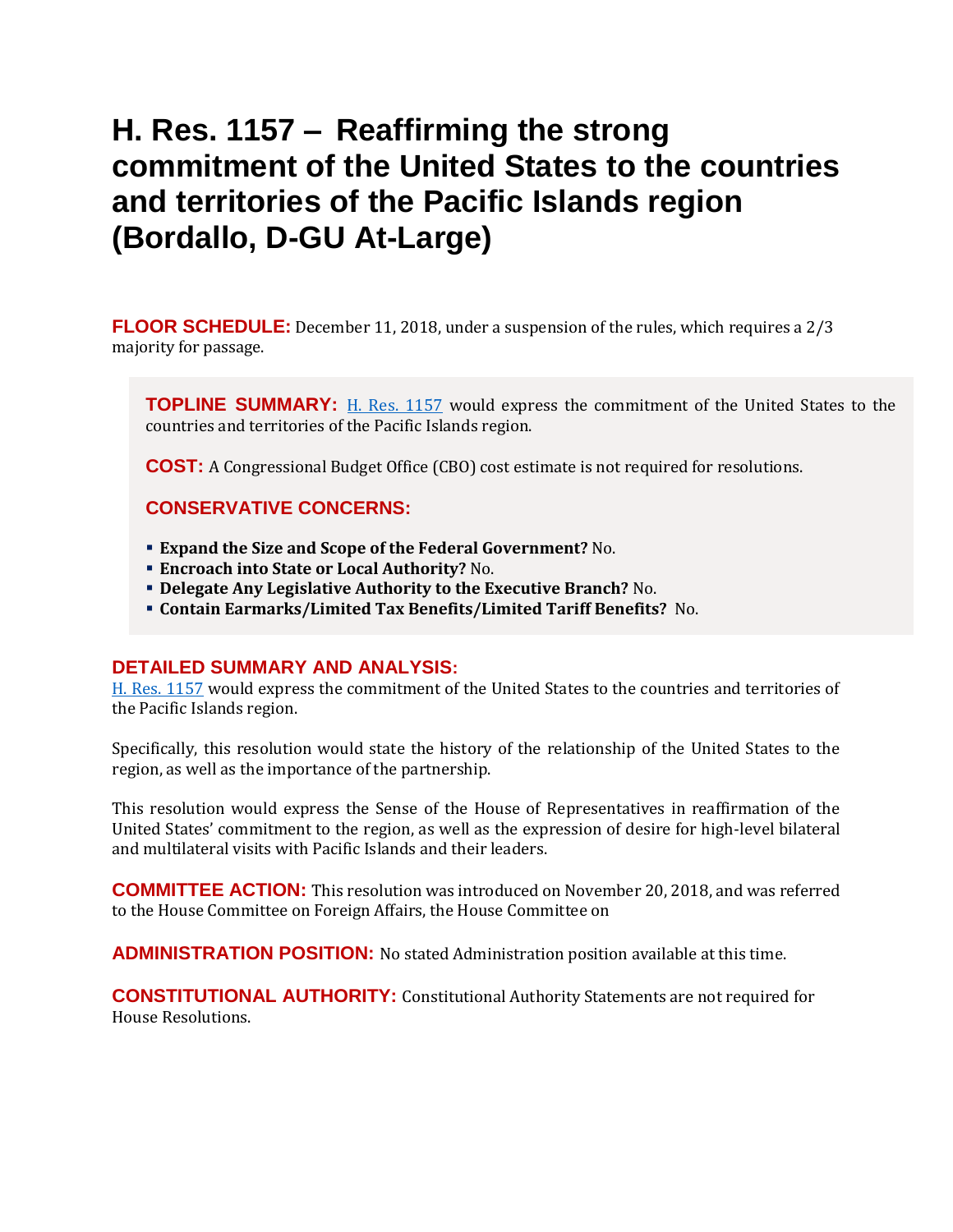## <span id="page-23-0"></span>**H. Res. 1165 – Condemning the Assad regime and its backers for their continued support of war crimes and crimes against humanity in Syria (Mast, R-FL)**

**FLOOR SCHEDULE:** December 11, 2018, under a suspension of the rules, which requires a 2/3 majority for passage.

**TOPLINE SUMMARY:** [H. Res 1165](https://docs.house.gov/billsthisweek/20181210/HRES1165.pdf) would express the Sense of Congress regarding the Assad regime and its backers for their continued support of war crimes and crimes against humanity in Syria.

### **COST:**

A Congressional Budget Office (CBO) cost estimate is not required for resolutions.

### **CONSERVATIVE CONCERNS:**

- **Expand the Size and Scope of the Federal Government?** No.
- **Encroach into State or Local Authority?** No.
- **Delegate Any Legislative Authority to the Executive Branch?** No.
- **Contain Earmarks/Limited Tax Benefits/Limited Tariff Benefits?** No.

#### **DETAILED SUMMARY AND ANALYSIS:**

[H. Res 1165](https://docs.house.gov/billsthisweek/20181210/HRES1165.pdf) would express the Sense of Congress regarding the Assad regime and its backers for their continued support of war crimes and crimes against humanity in Syria.

Specifically, this resolution would outline the Syrian President, Bashar al-Assad, crimes against humanity. Additionally, this resolution would condemn those who support the al-Assad regime, including Russia and Iran.

Further, this legislation would express the House of Representatives condemnation of the Actions of the al-Assad regime, and calls for specific changes to be made.

**COMMITTEE ACTION:** This resolution was introduced on November 30, 2018, and referred to the House Committee on Foreign Affairs.

**ADMINISTRATION POSITION:** No stated Administration position available at this time.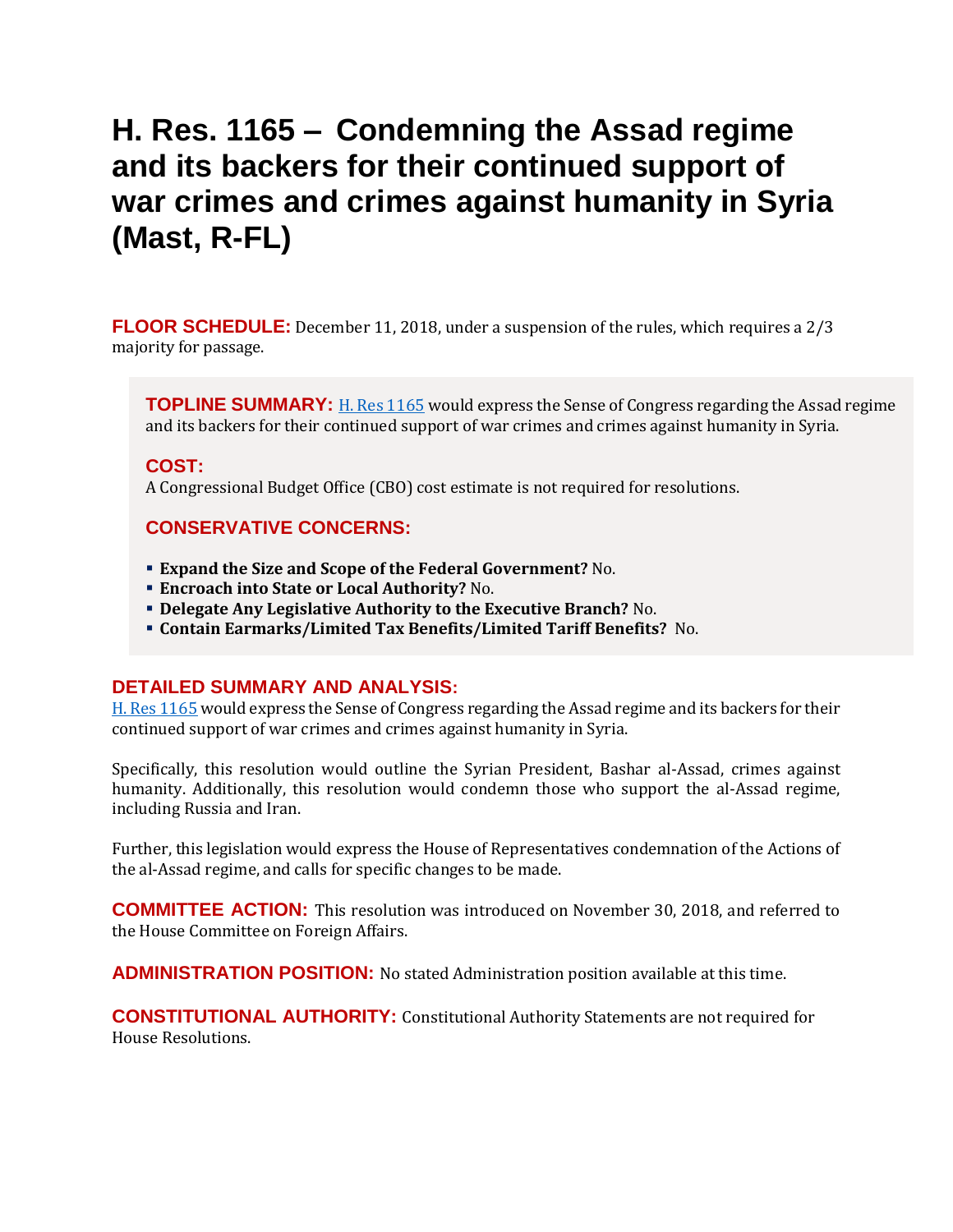## <span id="page-24-0"></span>**H. Res. 1035 – Expressing opposition to the completion of Nord Stream II, and for other purposes (Conaway, R-TX)**

**FLOOR SCHEDULE:** December 11, 2018, under a suspension of the rules, which requires a 2/3 majority for passage.

**TOPLINE SUMMARY:** [H. Res. 1035](https://docs.house.gov/billsthisweek/20181210/HRES1035.pdf) would express the sense of the House of Representatives in opposition to the completion of Nord Steam II.

**COST:** A Congressional Budget Office (CBO) cost estimate is not required for resolutions.

### **CONSERVATIVE CONCERNS:**

- **Expand the Size and Scope of the Federal Government?** No.
- **Encroach into State or Local Authority?** No.
- **Delegate Any Legislative Authority to the Executive Branch?** No.
- **Contain Earmarks/Limited Tax Benefits/Limited Tariff Benefits?** No.

### **DETAILED SUMMARY AND ANALYSIS:**

[H. Res. 1035](https://docs.house.gov/billsthisweek/20181210/HRES1035.pdf) would express the sense of the House of Representatives in opposition to the completion of Nord Steam II.

This resolution would provide background information on the Nord Steam II underwater gas pipeline, which, if completed, will transport natural gas from the Russian Federation through the Baltic Sea to Germany. Additionally, this resolution would outline the major concerns regarding the completion of such a project.

This resolution would express the Sense of the House of Representatives regarding the concerns of the completion this project, European energy security and the interests of the United States.

**COMMITTEE ACTION:** This resolution was introduced on July 26, 2018, and was referred to several committees of jurisdiction, including: the House Committee on Foreign Affairs; Committee on Financial Services; Committee on Oversight and Government Reform; Committee on the Judiciary; and Committee on Ways and Means.

**ADMINISTRATION POSITION:** No stated Administration position available at this time.